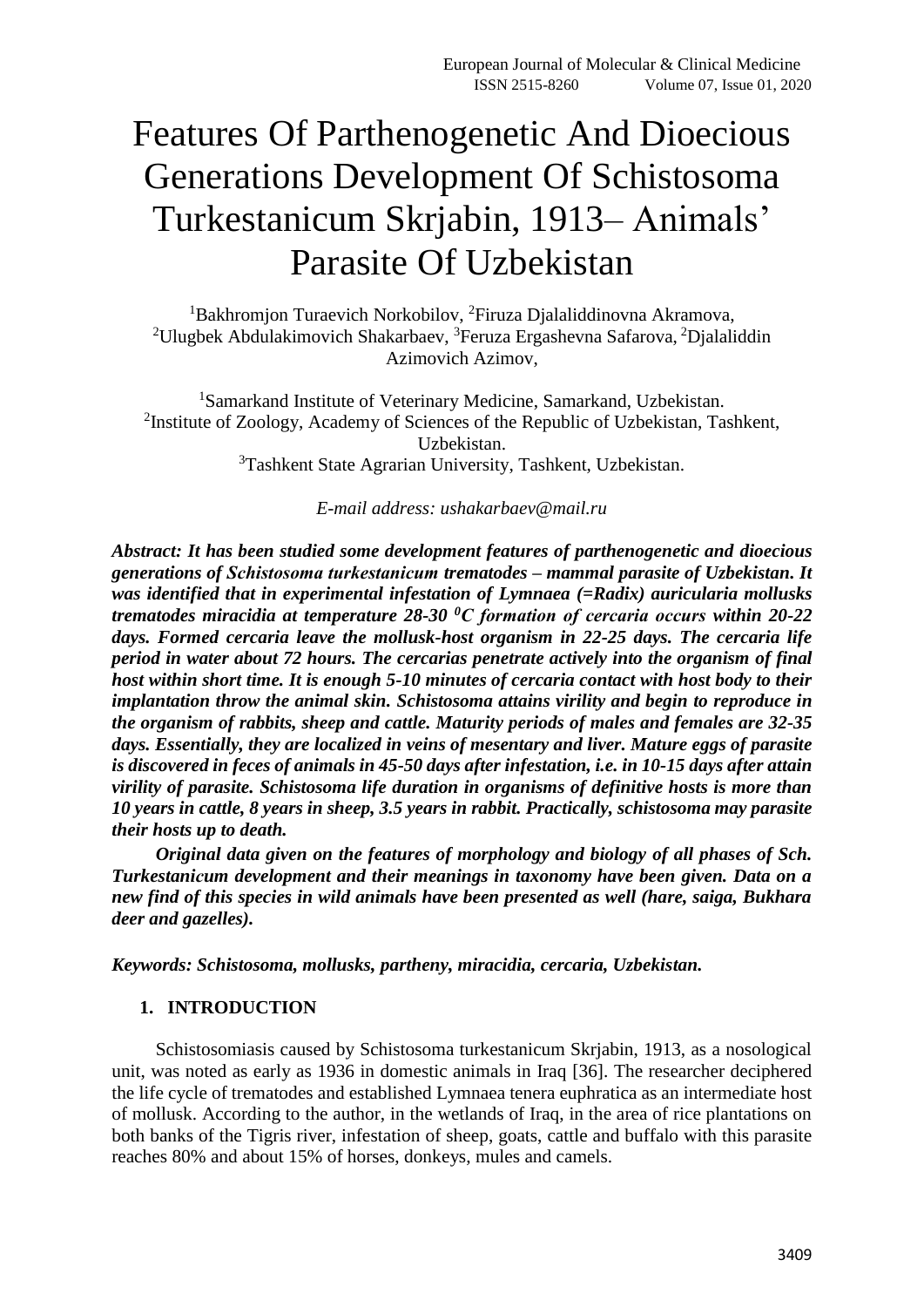The publication of MacHattie's work has attracted the attention of parasitologists, and similar finds by Sch. turkestanicum in various animal species began to be registered not only in Iraq, but also in other countries of Asia and Europe [1, 2]. Despite of significant achievements of science in problem development a schistosoma of animals this is disease in most countries had a tendency to spread. So, for example, until recently, schistosomiasis was registered only in the farms of the lower Amudarya (Republic of Karakalpakstan, Khorezm region of Uzbekistan and Tashauz region of Turkmenistan), and currently it is registered in animals and in farms of the middle course of the Syrdarya (Tashkent and Syrdarya regions) of Uzbekistan [2]. Confirmation of widespread Sch. turkestanicum schistosome among animals in other countries can be published data from a number of authors [27, 31–38, 40, 46, 47]. It is noteworthy, that in 2010, according to recent authors, Sch. turkestanicum has been registered in red deer in Hungary.

At present, the epizootic situation of animal schistosomiasis in Uzbekistan remains quite tense, which requires constant monitoring and carry out of complex preventive measures. Furthermore, the medical aspects of this schistosome in the areas of invasion spread have been established. Cercariae of this trematode cause cercariosis in humans [3, 5, 6, 20, 21].

Due to frequent cases of human cercariosis, more intensive research is carried out on this problem in the regions of distribution of the trematode under consideration [24, 25, 42, 50]. Cercariosis of humans caused by cercariae Sch. turkestanicum, currently have been registered in many countries in Asia and Europe.

Until recently, the species under consideration (Sch. turkestanicum) has been moving from one genus to another in the Schistosomatidae Stiles et Hassall system, 1898 [3, 28, 39, 44]. Such kind of movement was the subject of discussion. And, only thanks to the work of Aldhoun, Littlewood [23], based on the analysis of the results of morphological and biological studies and sequencing of nucleotide continuity, Sch. turkestanicum - as a sovereign species has been included in the genus of Schistosoma Weinland, 1858. We share that opinion. It is important to note, that Sch. turkestanicum, at present time found its natural place in the system of Schistosomatidae family.

The aim of the given work is to summarize the results of authors original studies aimed to study morphological and biological features of parthenogenetic and dioecious generations of Sch. turkestanicum.

## **2. MATERIAL AND METHODS**

The material for given work was the results of renewed researches on the morphology, biology and ecology of Schistosoma turkestanicum trematode in 2000–2020. Environmental and faunistic studies have been carried out in water and land cenoses of Amudarya river basin and a large amount of experimental research has been completed. A large number of domestic and wild animals were studied by accepted method [18] of the North-Western region of Uzbekistan. Mollusks of Lymnaeidae, Plаnorbidae and Physidae families have been collected and studied by known methods of hydrobiology and helminthology from various types of reservoirs [9, 10].

For study of parthenogenetic and dioecious generations of Sch. turkestanicum development have been used eggs of parasite from naturally infected sheep and cattle from farms of the Republic of Karakalpakstan.

The miracidia eggs that emerged in laboratory conditions have been used to artificial infection of freshwater mollusks. To obtain miracidia, we used the technique developed by us [20]. The method is based on the presence of positive photo– and negative geotaxis in miracidia. The method is simple and effective for collecting miracidia (Fig. 1).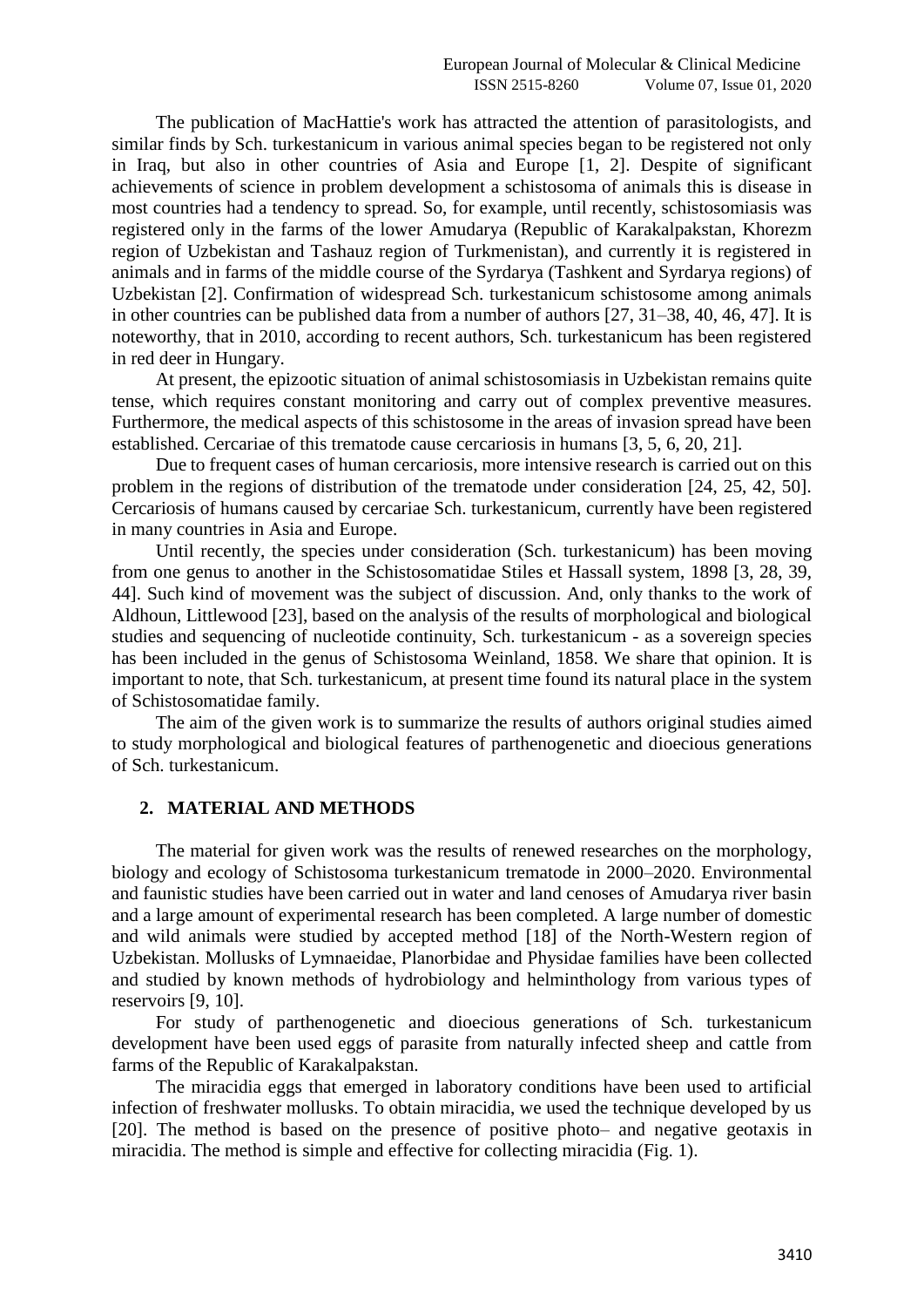10-15 g of animal feces is taken in nylon or gauze bag and place into the special flask with water at temperature of 30-32°C to carry out miracidoscopy. A curved glass tube 1 cm in diameter is soldered to the neck of the flask. All parts of flask except the tube are covered, for example, by cardboard.

The glass tube may also be lit with a lamp. If the animals are infected by schistosomes, then after 30-40 minutes in the tube, you can observe the movement of miracidia. Then, using a pipette from the top of tube, take some drops of water and place them on a watch glass, a glass with a hole or in a Petri dish and viewed under the microscope.

The mollusks grown in laboratory condition and collected in ponds apart from animals were used for experimental infection by miracidia Sch. turkestanicum. The infection of mollusks has been carried out individually. At the same time, one mollusk and 1-2 active coeval miracidia were placed in Petri dishes (were used miracidia within 1-2 hours after leaving the eggs). After a day, the mollusks of 25-30 examples have been transplanted into small aquariums.



Figure 1. Special flask with cover

Feeding of mollusks keeping in aquariums with a certain temperature condition has been carried out by leaves of grapes and mulberries.

The morphological and biological features of parthenogenetic generations have been studied at autopsy of living experimental mollusks according to a well-known method [9]. Vital paints were used according to Ginetsinsky method in study of miracidia and cercariae morphology [9]. Development of Galaktionov and Dobrovolsky has been used by reviewing the formula of excretory system [8]. The sensory organs of cercariae were also studied by known methods [9, 49].

Cercariae collected within 3-5 hours after their release from intermediate host have been usedfor experimental infection of animals (sheep, cattle, rabbit). Lambs, calves and rabbits were used in the experiments. Each animal has been infected by cercariae (immersed one of ears into the vessel with water containing cercariae with an exposure of 10-30 minutes at temperature of 28-30°C). The migration of young maritus (schistosomules) Sch. turkestanicum has been studied by autopsy animals in 5, 10, 15, 20, 30 days after infection. The study was carried out of using a phase-contrast microscope invented by SK2-TR (Olympus, Japan), a LOMO microscope, TR7 cooling centrifuges (DuPont, USA), and ML-2200 binocular (Olympus, Japan). Figures made by using of drawing apparatus RA 4.

The material volume of field and experimental studies is illustrated in (Table 1).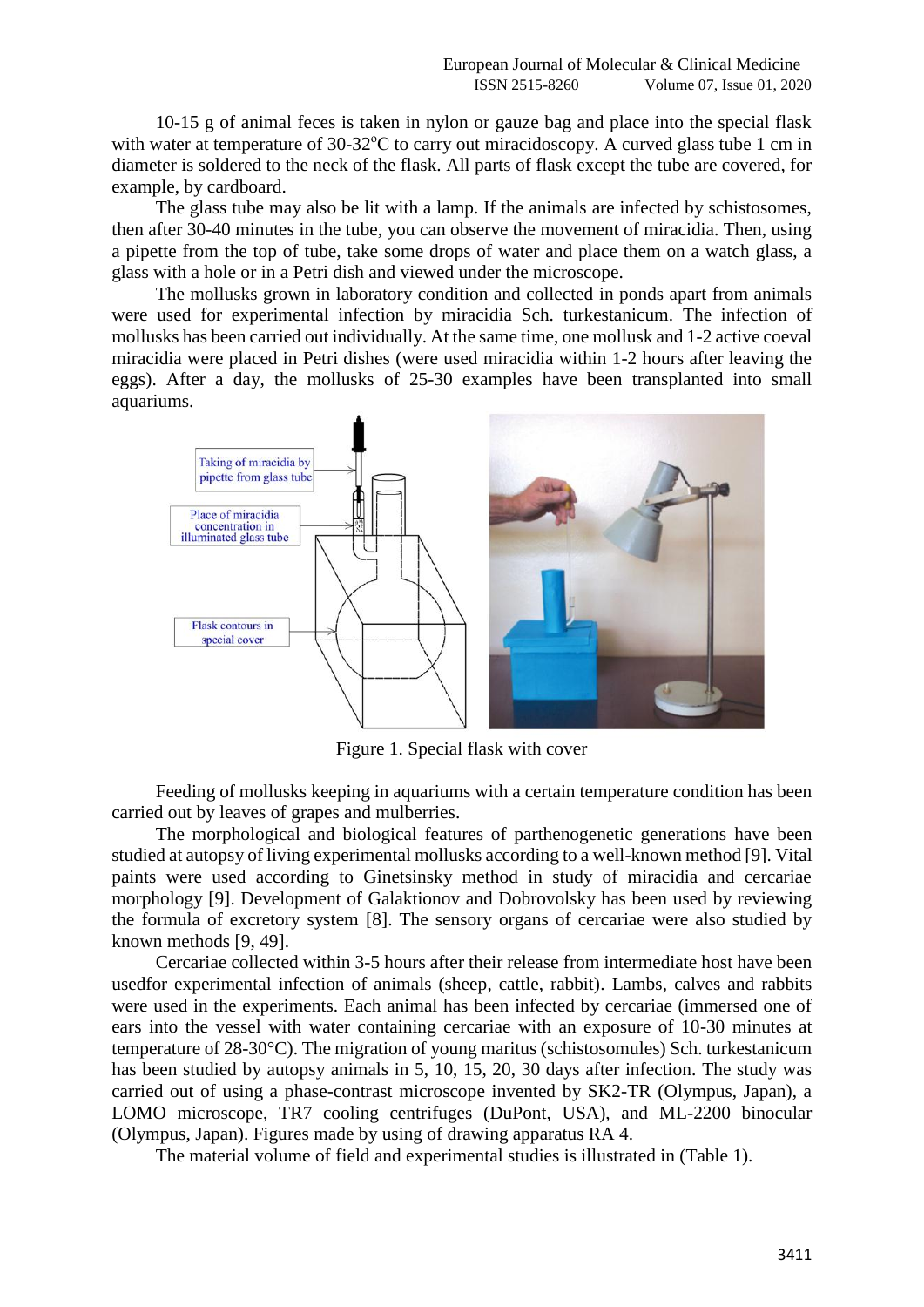| Species                        | Studied examples |  |  |  |
|--------------------------------|------------------|--|--|--|
| Natural:                       |                  |  |  |  |
| $Sheep-Ovis\ arises$           | 2175             |  |  |  |
| Goat – Capra hircus            | 104              |  |  |  |
| Cattle - Bos taurus            | 2452             |  |  |  |
| Camel - Camelus bactrianus     | 26               |  |  |  |
| $Boar - Sus$ scrofa nigripes   | 16               |  |  |  |
| Saiga - Saiga tatarica         | 11               |  |  |  |
| Gazelle - Gazella subgutturoza | 13               |  |  |  |
| Bukhara deer - Cervus elaphus  | 11               |  |  |  |
| Lymnaea auricularia            | 3525             |  |  |  |
| L. stagnalis                   | 1746             |  |  |  |
| Planorbis planorbis            | 1060             |  |  |  |
| Anisus spirorbis               | 718              |  |  |  |
| Physa acuta                    | 1520             |  |  |  |
| Experimental:                  |                  |  |  |  |
| Lymnaea auricularia            | 310              |  |  |  |
| Cattle (young growth)          | 5                |  |  |  |
| Sheep                          | 11               |  |  |  |
| Rabbit                         | 25               |  |  |  |

Table 1. The species composition and number of studied animals (natural and experimental)

# **3. RESULTS AND DISCUSSION**

As shown by the results of study mature populations of Sch. turkestanicum females make their way into the smallest veins of the mesentery close to intestinal wall for egg laying and here not fully mature eggs are laid in the capillary lumen. Fresh laid eggs have elongated-oval shape and one thorn at poles. One of them has type of slightly bending outgrowth, and the other – a curved appendage with pull at the border with the body of egg. The egg contains impregnated ovule while release from dam. It is surrounded by yellowish cells. The eggs of Sch. turkestanicum are unique by shape and figuration, among species of Schistosoma genus there has not any analogues. Further development and formation of miracidia in the egg occurs in organism of final host. It has been found out a numerous eggs in different phases of embrional development during the studies of mucous layer scrapings of small intestines. (Fig. 2).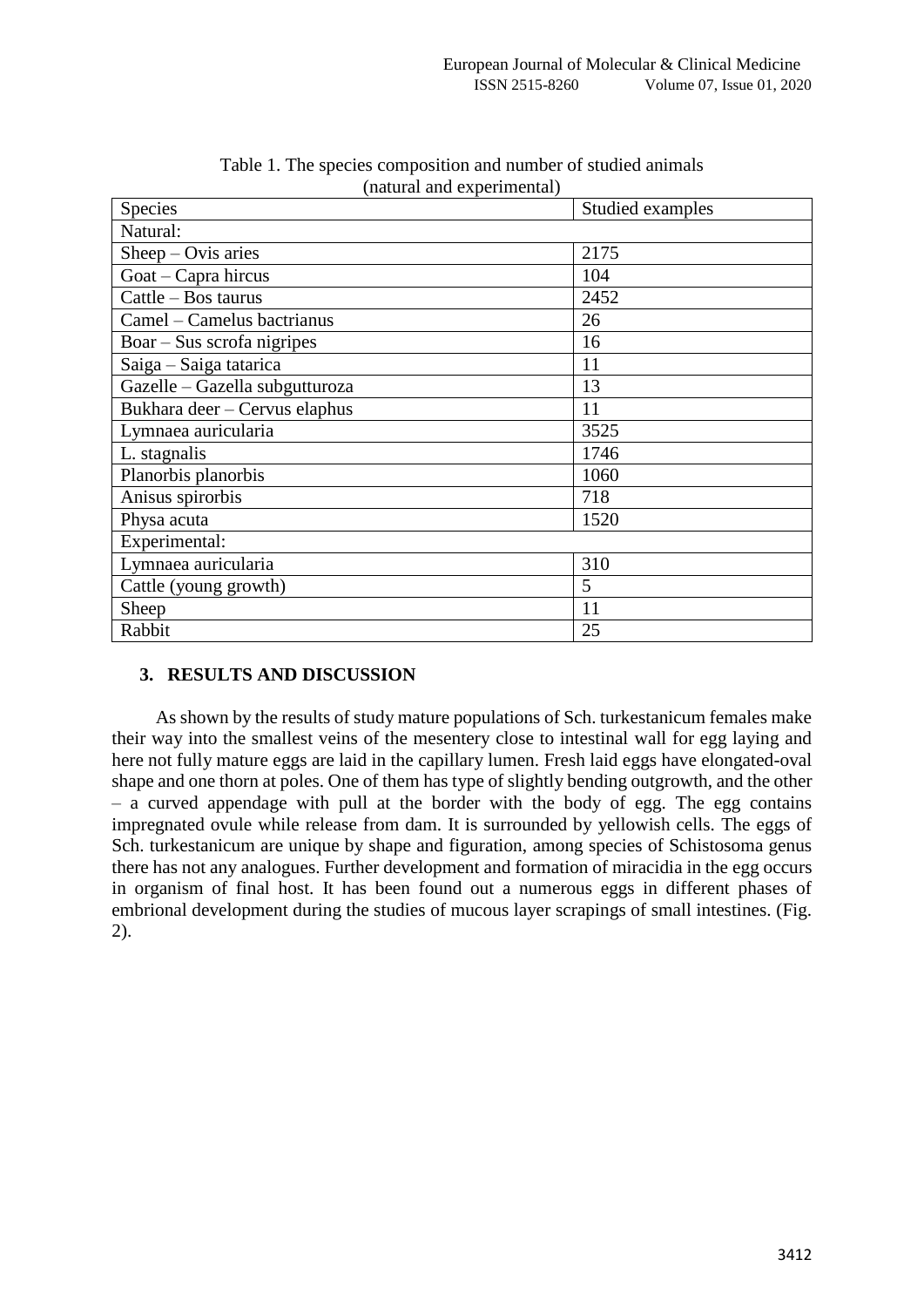

Figure 2. Extracted eggs from submucosal layer of intestines of cattle in different stages of embrionic development (original)

The eggs of schistosoma undergo morphological changes in the process of their development. It begins with the sequential division of germ cell into two, four, eight, sixteen. Further, the embryo passes stages of morula, blastula, and finally, turns into miracidia. During the development of embryo, yolk cells, which serve as a nutritional material for future of miracidia, begin to decrease gradually and with the complete formation of miracidia they disappear completely.

In the embryogenesis process, the eggs of this schistosoma undergo significant changes, both morphological and metric. If fresh laid egg was 0.074–0.082 mm in length, then by the time of release from host body, it was 0.13–0.14 mm in length. As they pass through the vessels and tissues of host, the schistosome eggs mature and they release matured with feces of animals, containing a fully formed miracidia. It is one of the biological devices of schistosome and all representatives of Schistosometidae family at early stage of ontogenesis.

In our opinion, embryogenesis of the given type is progressive and indicates the ultimate adaptation of schistosomes to parasitization in confined systems - venous vessels of their hosts.

Sch. turkestanicum isolated eggs from animal feces have an elongated-oval shape and one spine on each pole. One of them is usually sharped and the other one is blunt. The eggs have a grayish-ash color. The size of mature eggs is  $-0.13-0.14x0.042-0.064$  mm.

**Miracidium in the egg and its hatching.** We identified that miracidia is present almost in all eggs of Sch. turkestanicum, revealing in host feces. When egg, containing a fully developed miracidia, contact with water, then it is possible to observe the movement of cilia and miracidia itself. At the same time activity of miracidia in the egg increases (Fig. 3)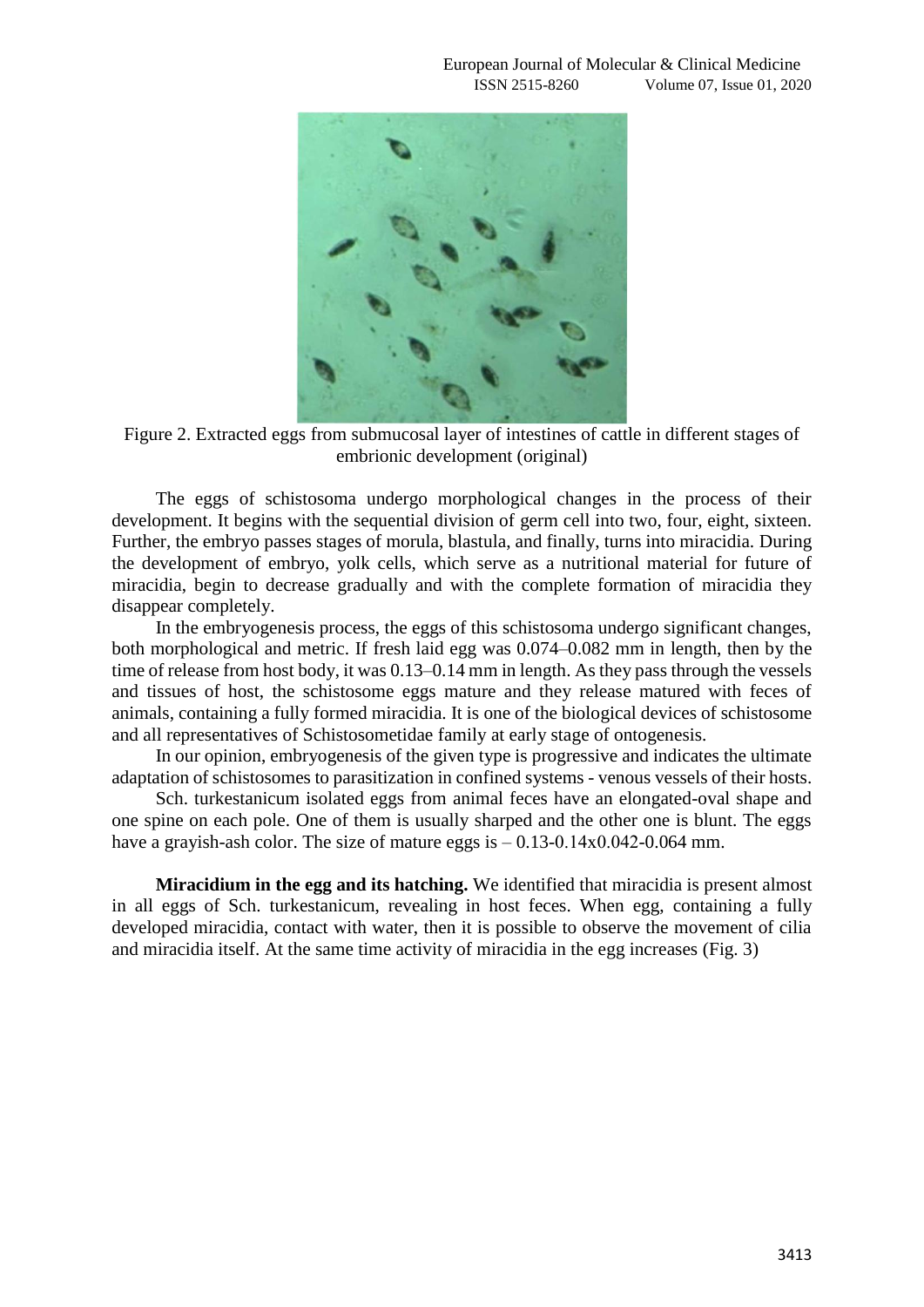European Journal of Molecular & Clinical Medicine ISSN 2515-8260 Volume 07, Issue 01, 2020



Figure 3. Schistosome turkestanicum Skrjabin, 1913: A - hatching process of miracidia; B, C - details of organs; D - the location of epithelial plates and sensilla (according to D.A. Asimov, 1975).

The proboscis of miracidium is in close contact with the inner surface of egg membrane. At the same time, it makes pendulum-like movements, which becomes more energetic later. Then, miracidium begins to rotate rapidly around the longitudinal axis of egg, after the rotation becomes more energetic, but only around the transverse axis of egg. Egg rupture always occurs in the side wall; it was never observed at the location of spine. In hatching mechanism of miracidia from egg, an important role is movement of miracidia itself and, apparently, increases of pressure inside the egg. In hatching process of miracidia, environmental factors play an important role. The optimum temperature is +25 – +28 °C, pH is 6-7 and, of course presence of light for hatching miracidia from the egg of schistosome. The hatching process of miracidia from the egg lasts 30-60 seconds.

The shape, ratio of length and width of living miracidia body may vary depending on its movement. However, at rest condition and on fixed preparations, miracidia have an elongated shape, bluntly ending by tail end. The tail end is already anterior.

Miracidium is the first larval phase in complex life cycle of schistosomes. Its biological role is reduced to the infection of intermediate host.

The body of miracidia, except proboscis, is covered with cilia, which are placed on the epithelial plates. The intestine consists of short and relatively thick trunk. The penetration glands (two) are located on the sides of intestinal trunk. They are longer than intestine, and their hind ends border with ganglion. The nervous system consists of relatively thick mass. Its shape is spherical; it occupies a central position in the body of miracidia. Nerve trunks consisting from nerve fibers depart from it.

The excretory system consists of two pairs of flame-shaped cells and their channels. One pair of them is located in front of body, and the other one in the back. Flame-shaped cells are interconnected using of capillary tubes.

Germ cells are located behind nerve cells and occupy a large space inside the body of miracidia. In most cases, they are located in the back of body, where they are located by groups. They are quite large, spherical, with a clearly visible core.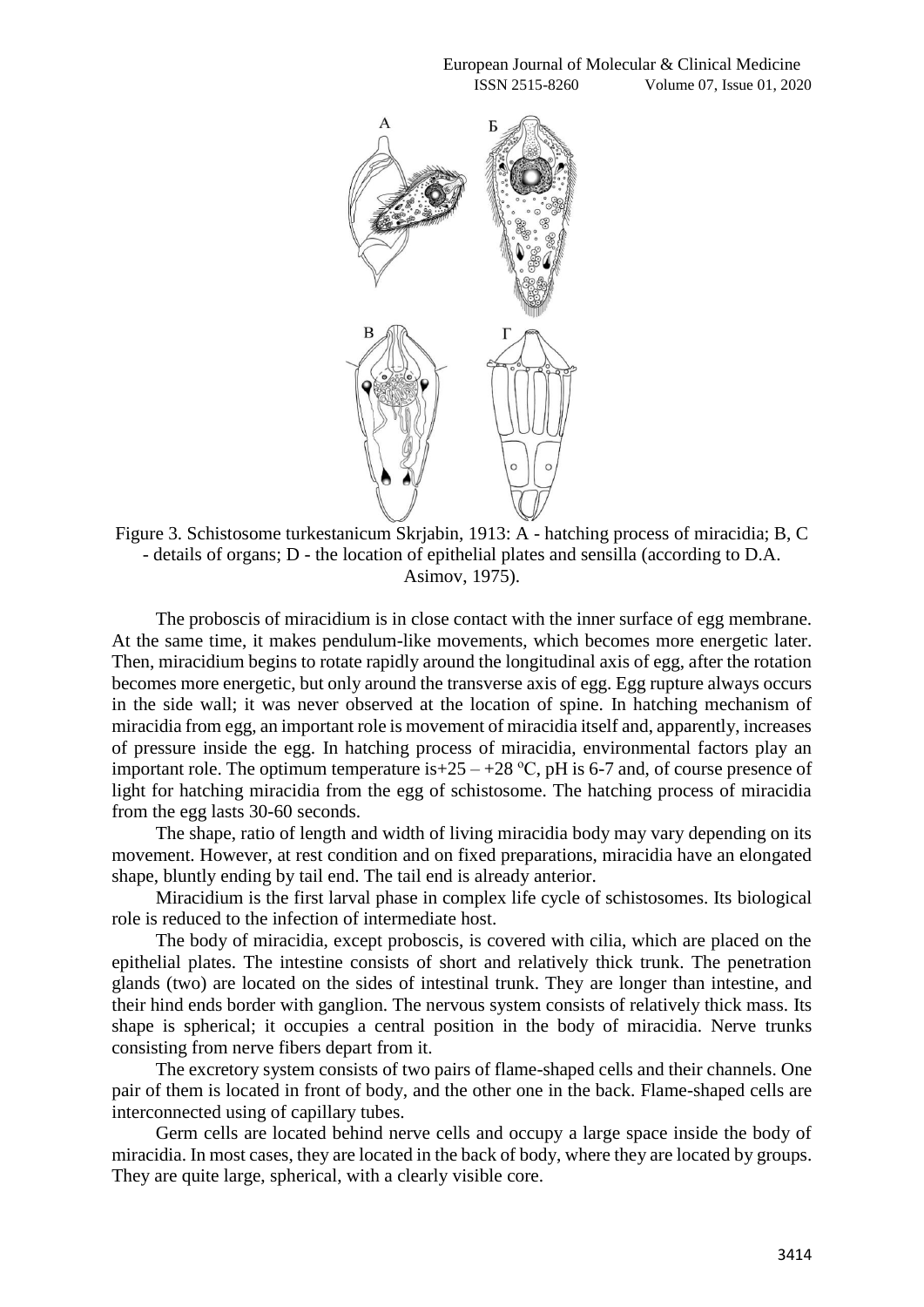The structure of Sch. turkestanicum miracidia corresponds to organizing plan of other miracidia of Schistosometidae family. It emphasizes the uniformity in the miracidia structure of one phylogenetic group of dioecious trematodes.

We have revealed a different number of epidermal plates in individual larvae – 20-22, during the study of morphology of the covers of parasite miracidia. However, epidermal plates in amount of 21 are found in single individuals of miracidia. For developed Sch. turkestanicum miracidia more characteristic of presence 22 plates - 6:9:4:3.

Miracidium, which has just hatched from the egg, moves extremely energetically in a straight line. At the same time, it makes sharp turns during the change of direction, either going into the deeper layers of water, or swimming to the surface. We were noted that these miracidia do not stop their movement until the moment of their natural death. They are in constant search of their intermediate host.

Taxis play a very important role in the life of miracidia. As a result of interaction different taxis, miracidia fall into that part of the pond, in which mollusksusuallyinhabit, playing the role of intermediate host for given type of trematode [11].

We found that Sch. turkestanicum miracidia have positive photo and negative geotaxis. These data are consistent with published materials [12]. Miracidia are very active in scattered light and concentrate in the surface layers of water. Consequently, the taxis of miracidia should be considered as adaptations developed in the process of evolution, which ensure the larvae contact with intermediate hosts.

T.A. Ginetsinskaya [11] notes that geotaxis of miracidia is often negative, and the sign of taxis is usually directly related to biology of mollusk species that serves as an intermediate host of this type of miracidia. The interaction of photo and geotaxis is the main condition that determines the entry of miracidia into a particular zone of the pond. The author connects the biological meaning of the combination of miracidia taxis with the ecology of intermediate hosts - mollusks, that in our opinion is justified. Thus, the mollusk Lymnaea auricularia is an intermediate host of Sch. turkestanicum - lives in clean and overgrown, well-heated ponds with silt soil [10]. In addition, these mollusks are found in small swamps, in shallow pasture irrigation ditches, puddles and floodplain, steppe lakes [3]. They are active on warm sunny days and are located on the surface of the pond.

Due to the positive photo- and negative geotaxis, the miracidia of this schistosome rush to the light surface of pond, where contact is made with an intermediate host the ear-shaped mollusk.

During the meeting with mollusks, miracidia begin to pursue them, either swimming close to them, or depart from them. In mollusks not belonging to the number of intermediate hosts (Planorbidae, Physidae family), miracidia usually did not stop, while they met with Lymnaea auricularia, they actively rushed to mollusks and attacked them energetically, trying to penetrate into various parts of the body. In such kind of attacks, miracidia is contacted with the body of mollusk and as sticks. Further, according to our observations, miracidia are introduced into the intermediate host through the mantle within 20-30 minutes. According to our observations, the life of miracidia may continue up to 24 hours at  $28\text{-}30^{\circ}\text{C}$ .

Parthenit and cercariae development in intermediate host. In conditions of Uzbekistan, we have been registered spontaneous infection by parthenites and Sch. turkestanicum cercariae only in widespread mollusk - Lymnaea auricularia (Tables 2, 3).

| Pond names | Mollusk species     | The             | number of Total invasion of |
|------------|---------------------|-----------------|-----------------------------|
|            |                     | mollusk brought | mollusks                    |
|            | Lymnaea stagnalis   | '746            |                             |
|            | Lymnaea auricularia | 3525            | ററ റ                        |

Table 2. Mollusk invasion by larval forms of Sch. turkestanicum in Uzbekistan (2000-2020)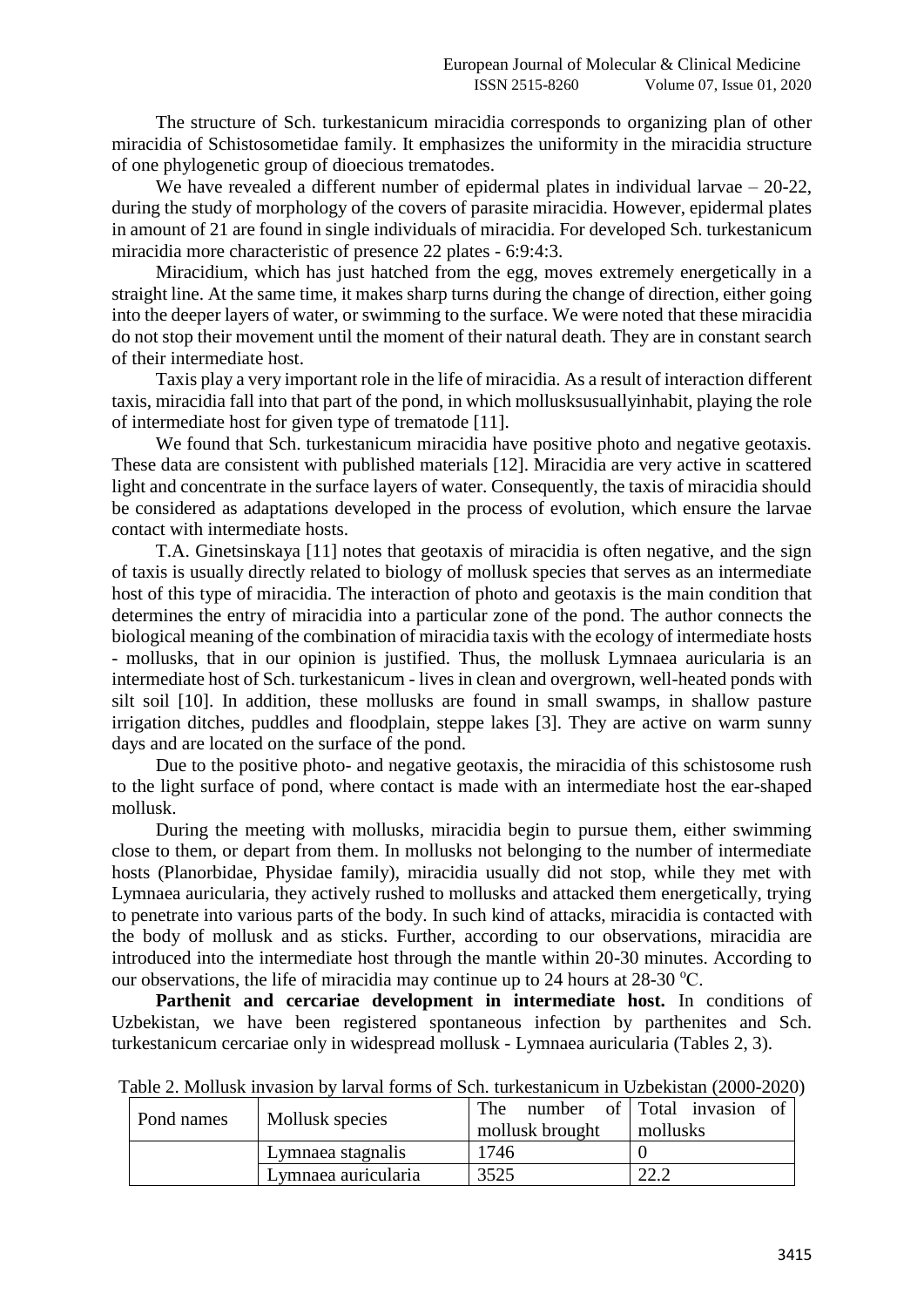| The      | lower | Planorbis planorbis | 060         |  |
|----------|-------|---------------------|-------------|--|
| Amudarya |       | Anisus spirorbis    | 718         |  |
| river    |       | Physa acuta         | 500<br>.J∠∪ |  |

Table 3. Variations of L.auricularia mollusks invasion by the larval forms of Sch. turkestanicum in natural conditions of Uzbekistan

| Pond names                     | Study     | period, The |                 | number | οf         | Extens       | invasion | of |
|--------------------------------|-----------|-------------|-----------------|--------|------------|--------------|----------|----|
|                                | years     |             | mollusk brought |        | mollusks,% |              |          |    |
|                                | 2000-2004 |             | 805             |        |            | $0.3 - 15.0$ |          |    |
| The<br>lower<br>Amudarya river | 2005-2009 |             | 800             |        |            | $0.5 - 12.0$ |          |    |
|                                | 2010-2014 |             | 785             |        |            | $1.0 - 25.0$ |          |    |
|                                | 2015-2019 |             | 1135            |        |            | $3.0 - 45.0$ |          |    |

The mollusks bred in laboratory conditions, 15 - 45 days old, were subjected to artificial infection. Infection was carried out individually in small salt shakers with 1-2 miracidia. The infected mollusks were kept in cuvettes, where the temperature was in the range of  $28-30^{\circ}$ C. Then, mollusks were regularly opened to detect parthenitis of the studied schistosomes (Table 4).

Table 4. The results of experiments on infection of L. auricularia mollusks with miracidia Sch. turkestanicum at temperature of 28-30<sup>0</sup>

| Age and number of mollusks in<br>experience years   | Given<br>miracidium,<br>examples | Emission of cercaria,<br>in days from the start<br>of infection | infection<br>The<br>rate, % |
|-----------------------------------------------------|----------------------------------|-----------------------------------------------------------------|-----------------------------|
| $10-20$<br>mollusks<br>diurnal<br>160 individuals   | $1 - 2$                          | 25                                                              | 100.0                       |
| $15 - 25$<br>mollusks<br>diurnal<br>160 individuals | $1 - 2$                          | 22                                                              | 100.0                       |
| $35 - 45$<br>mollusks<br>diurnal<br>160 individuals | $1 - 2$                          | 24                                                              | 100.0                       |

Miracidia, having invaded the host's body, undergo regressive metamorphosis and turn into maternal sporocyst.

Maternal sporocysts reach their development on the  $7-8<sup>th</sup>$  days, by this time mobile sporocysts are formed in their cavity. The dimensions of the maternal sporocyst are 0.252– 0.609 mm length and 0.035–0.231 mm width. Spherical germ cells with a nucleus. Sometimes germ cells are oblong-oval, which lie in the cavity of maternal sporocyst. Affiliated sporocysts are formed from germ cells of maternal sporocyst. They become mobile on the 8–9<sup>th</sup> day after implantation into the mollusk, break the maternal sporocyst membrane and freely move in the host organs, mainly in the liver. Affiliated sporocysts, in its turn, is also present elongated sac containing many germ cells. The sizes of affiliated sporocysts are fluctuate. The found affiliated sporocysts on the  $12{\text -}15^{\text{th}}$  day after infection of mollusks were 0.096–0.483 mm length and 0.021–0.053 mm width. Then, affiliated sporocyst lengthens and gives a start of numerous embryos of cercariae. The formation of cercariae is noted after 20 days. The formed cercariae leave the affiliated sporocyst on the 22–25th day through the end maternal hole (Fig. 4).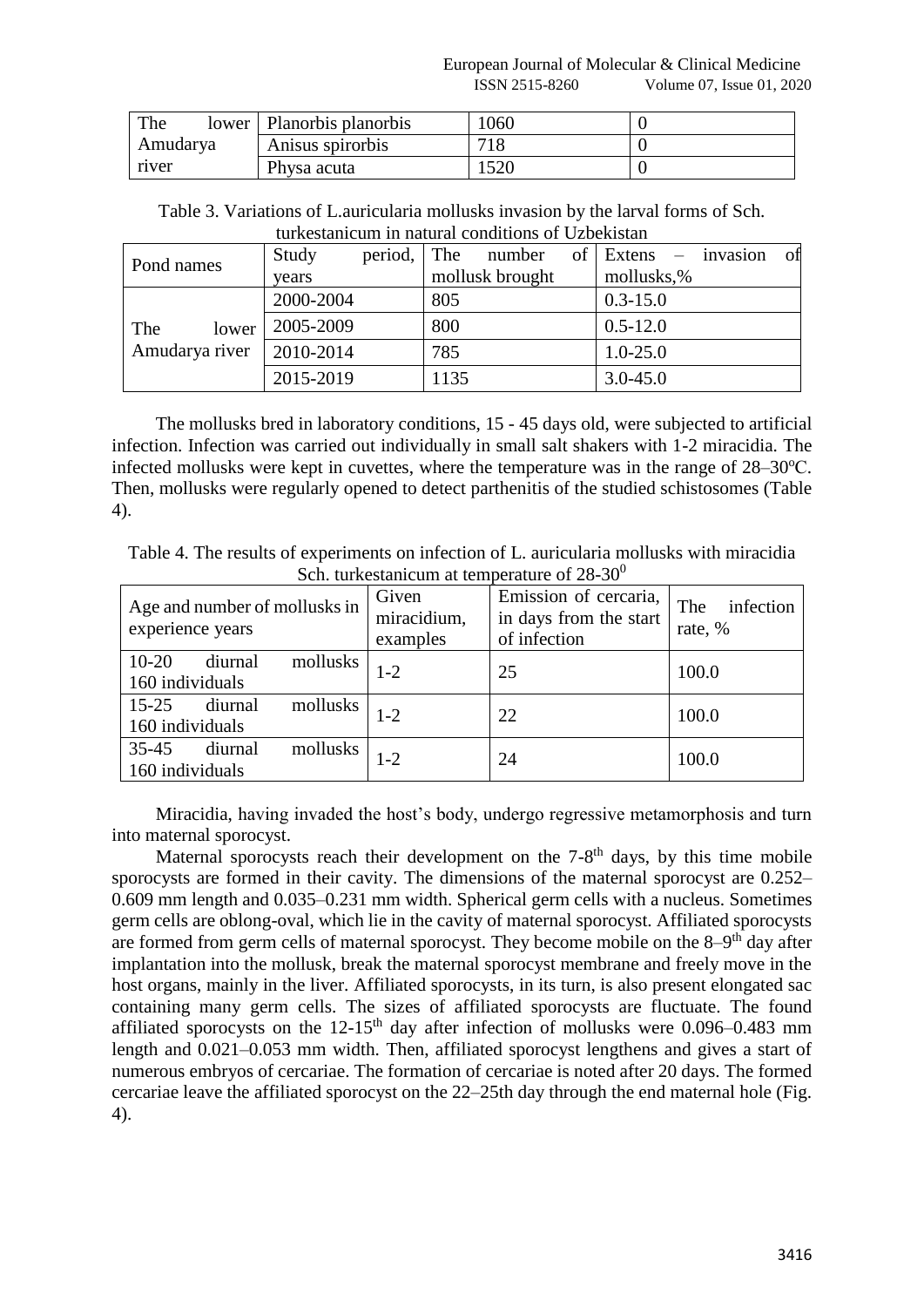

Figure 4. Schistosome turkestanicum Skrjabin, 1913:

# **A - maternal sporocyst; B - affiliated sporocysts;**

# **C - cercaria (according to Asimov, 1975).**

Cercariae that have emerged from the body of mollusks have a characteristic tail branched at the end. They belong to apharyngeal brevifurcocercariae without eyes.

Tegument cercaria is armed with numerous well-marked spines.

Cercariae have an oval shape body 0.160–0.189 mm length, 0.048–0.064 mm width. The tail shaft is cylindrical, slightly tapering towards the end. The tail length is 0.193–0.231 mm with a width of 0.024 mm. The tail tufts are 0.080–0.096 mm length (Fig. 4. Table 5).

| Feature      | Natural deaths  |                    |         |  |  |  |
|--------------|-----------------|--------------------|---------|--|--|--|
|              | Lim             | $M \pm m$          | $C_{v}$ |  |  |  |
| Body: length | $0.160 - 0.189$ | $0.175 \pm 0.034$  | 0.043   |  |  |  |
| width        | $0.048 - 0.064$ | $0.055 \pm 0.023$  | 0.093   |  |  |  |
| Front organ  | $0.058 - 0.063$ | $0.060 \pm 0.007$  | 0.093   |  |  |  |
| Suction cup  | $0.050 - 0.059$ | $0.055 \pm 0.012$  | 0.049   |  |  |  |
| Tail: length | $0.193 - 0.231$ | $0.213 \pm 0.062$  | 0.065   |  |  |  |
| width        | $0.024 - 0.028$ | $0.0263 \pm 0.006$ | 0.052   |  |  |  |
| Tail forks:  |                 |                    |         |  |  |  |
| length       | $0.080 - 0.096$ | $0.087 \pm 0.022$  | 0.056   |  |  |  |

|  |  |  |  | Table 5. Dimensions of cercariae Sch. turkestanicum (mm), $n = 20$ |  |
|--|--|--|--|--------------------------------------------------------------------|--|
|--|--|--|--|--------------------------------------------------------------------|--|

|              | Painted with Acetic Carmine |                   |         |  |  |
|--------------|-----------------------------|-------------------|---------|--|--|
| Feature      | Lim                         | $M \pm m$         | $C_{v}$ |  |  |
| Body: length | $0.120 - 0.146$             | $0.132 \pm 0.039$ | 0.066   |  |  |
| width        | $0.043 - 0.060$             | $0.051 \pm 0.026$ | 0.113   |  |  |
| Front organ  | $0.049 - 0.056$             | $0.052 \pm 0.008$ | 0.035   |  |  |
| Suction cup  | $0.042 - 0.051$             | $0.046 \pm 0.013$ | 0.061   |  |  |
| Tail: length | $0.101 - 0.196$             | $0.152 \pm 0.014$ | 0.20    |  |  |
| width        | $0.021 - 0.024$             | $0.22 \pm 0.005$  | 0.051   |  |  |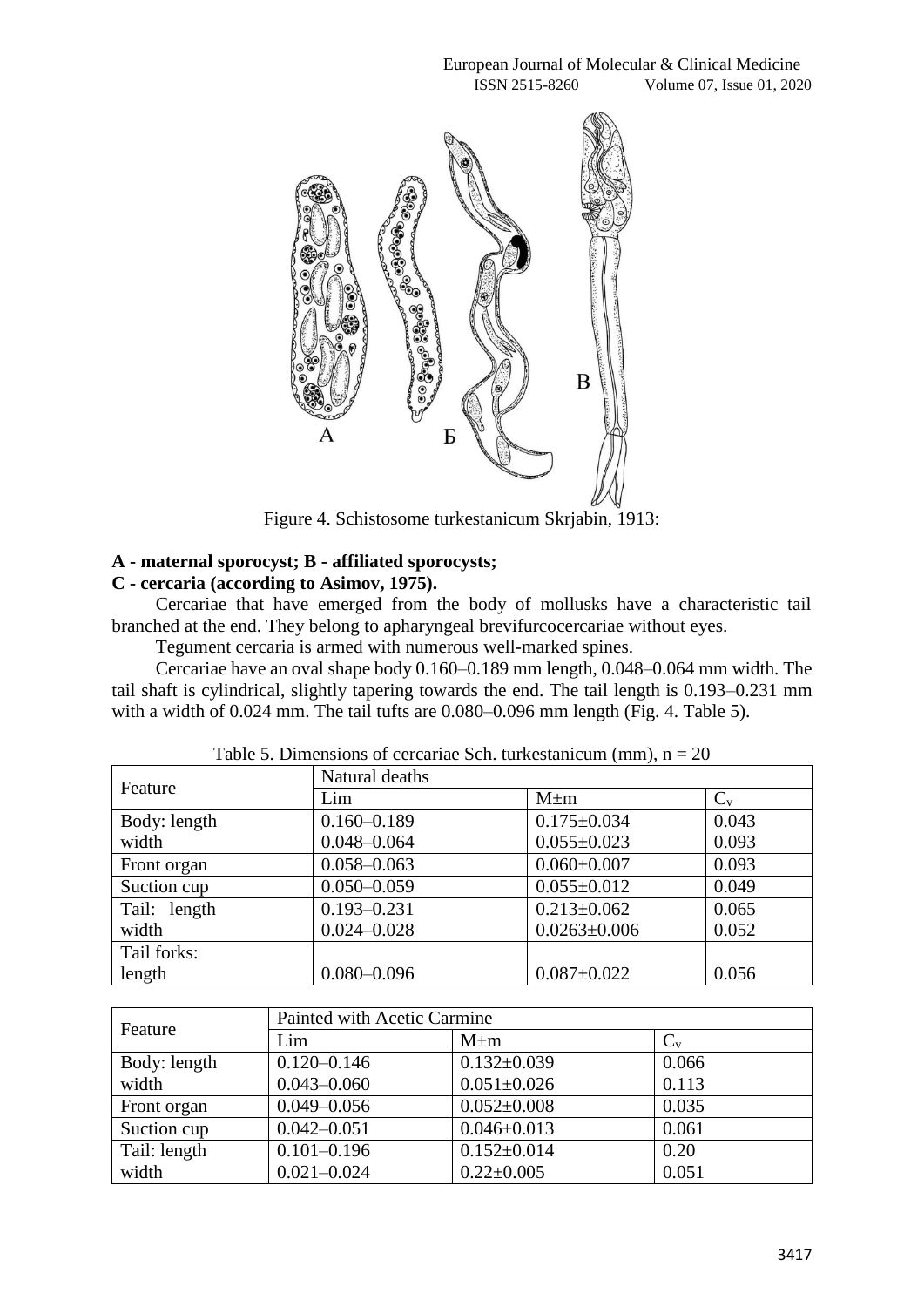| Tail forks: |                 |                   |       |
|-------------|-----------------|-------------------|-------|
| length      | $0.066 - 0.080$ | $0.074 \pm 0.031$ | 0.095 |

The anterior organ is strongly muscular, pear-shaped or oval, 0.058–0.063 mm of length and 0.050–0.054 mm of width. It takes place directly in front of the body.

The penetration glands are represented by 5 pairs of cells. Their channels are directed forward, in the direction of front organ. The channels are very long. These glands almost fill the entire inner surface of cercaria.

The abdominal sucker is well developed and located in the back of body, has dimensions of 0.050–0.059 mm.

Digestive system. The mouth hole is located ventrally. It leads to the esophagus, which is connected to intestines. The digestive system is represented by a thin-walled tube with an expanded part at the end. The configuration of the intestinal tube varies depending on the position of the body.

The nervous system consists of nerve cells forming clusters that are connected by thin fibers. The nerve node is located in the middle of the body.

The excretory system consists of 5 pairs of ciliated cells (citrocytes) and connecting them tubes. The excretory canal opens at the end of tail branch. The location of the cytocytes is expressed by the formula  $2[(2)+(2)+(1)]=10$ .

The genital system is usually not differentiated. They consist of a cluster of spherical cells located behind the abdominal suction cup.

Cercariae sensory organs. Sensilla – sensitive endings of nervous system of trematode larvae attract parasitologists attention for a long time.

By now, sensilla have been identified in cercariae of the most diverse groups of trematode, including Schistosometidae [26, 29, 45, 48, 49]. Some representatives of Schistosome, Schistosometium, Ornithobilharzia genus have been studied hetotaxia of cercariae (topography and sensilla numbers on the body) by using of variety of methods. After the introduction of helminthological studies into the laboratory practice of sensilla coloring methods and especially, various modifications of method of their impregnation by silver nitrate solution, [8, 49] a new stage in study of cercariae sensory organ has begun. Special studies have been appeared on the study of cercariae hetotaxy in some species of Schistosometidae family cercariae [26, 41, 49]. The authors noted that certain types of studied cercariae are characterized by a specific structure and topography of sensilla, which have diagnostic values. Information about Sch. turkestanicum cercariae sensory organs is practically absent. Therefore, we have been studied the hetotaxy of Sch. turkestanicum cercariae producing by Lymnaea (=Radix) auricularia mollusks from ponds of the lower Amudarya river.

We have been used a method of impregnation with 1% of silver nitrate solution to identification of Sch. turkestanicum cercariae sensilla [49]. Isolated cercariae from mollusk in the amount of 25-30, were placed in water on a glass with hole. Then water was aspirated with thin pipette, 2-3 drops of silver nitrate were added and the hole with cercariae in reagent was covered by black paper. The exposure duration was 3-5 minutes. After the silver solution was aspirated with pipette and cercariae were thoroughly washed. This procedure was repeated up to 10 times with distilled water. After that, the cercariae were transferred to bright daylight for 5-10 minutes. Further, the cercariae were transferred onto a glass slide in droplet of clarifier, consisting of lactic acid and glycerin in equal parts, and covered with a coverslip.

Carried out study of sensory organ of Sch. turkestanicum cercariae showed that sensilla located on the cercariae body is characterized by large constancy both in number and in topography. Sensillas are discovered both on the body and on the tail and are located symmetrically, although they are subject to minor individual variations. The total number of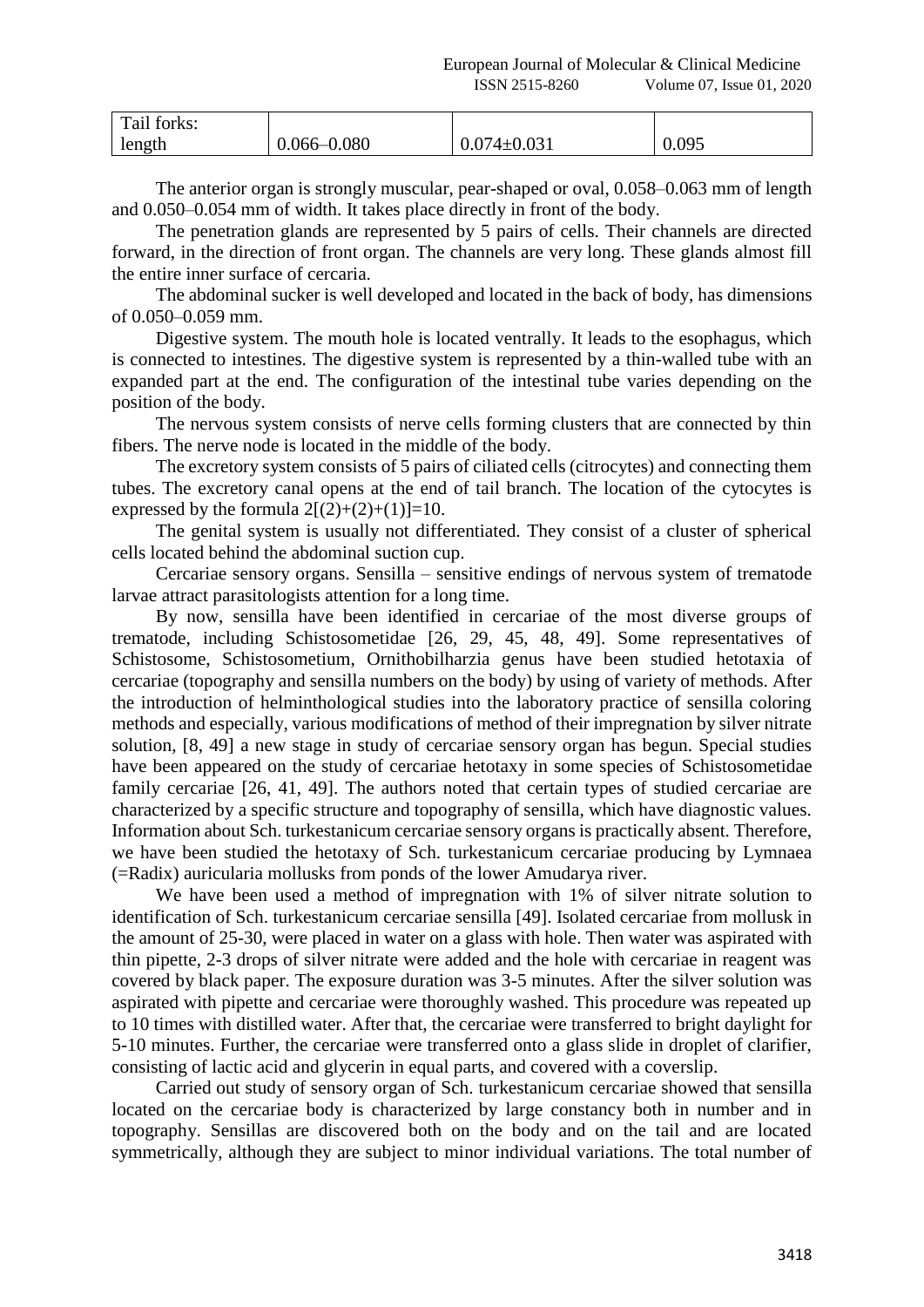sensilla is about 90. The bulk of them are concentrated on the body and tail trunk. The general layout of sensilla presented in fig. 5.

As fig. 5 demonstrates, the ventral complex consists of 38 sensilla, dorsal - 26 and lateral - 22. The total number of sensilla is 86. In individual cercaria individs, the number of sensilla reached up to 90-94.

Location of sensilla on separate parts of Sch. turkestanicum cercariae was quite stable. Thus, 42 sensilla were detected on the body, 34 on the tail trunk, and 10 on furrows. Most of symmetrically located sensilla were noted on the body and tail trunk.

Carried out study showed that Sch. turkestanicum cercariae sensory organ consisting from several complexes is characterized by sufficient stability of number and sensilla regularity, which is additional sign for species differentiation of Schistosome genus, that consistent with the authors' opinion [26, 41, 49].

The results on the structure of Sch. turkestanicum cercariae sensory organ also confirm known literature data on hetotaxia of other schistosome species [41, 43, 48, 49] regarding the possibility of using them for the cercariae species diagnosis of trematoda representatives of Schistosometidae family.



Figure 5. Schistosome turkestanicum Skrjabin, 1913: Cercaria sensory organ (original).

The life duration of cercariae depends on many factors and glycogen amount contained in their tissues [9]. A significant place in cercaria life is occupied the level of their activity, which depends on the temperature and nature of the light. In our experiments (in each at least 100 cercariae), at 10–18 °C, cercariae remained viability up to 72 hours, at 25–28 °C up to 48 hours, at 28–30 °C up to 37 hours.

The behavior of schistosometids cercaria is very complex and, ultimately, is aimed to effective search of specific final host, insertion to surface of its body, penetration into the skin and get into the circulatory system [7, 13].

Cercariae, released from mollusk into the water, are usually very active. The movement of larvae is so fast that it is difficult to judge their nature based on direct observations. The movements are carried out exclusively due to active contractions of tail trunk muscles. Waves of contractions come either "from back to front" (then the cercaria moves forward with the tail) or "front to back". The tail furrows play the role of a rudder when moving. Actually, the body of cercaria is extended all the time and does not change its position, that is, in fact, does not take any part in the swimming movement [7].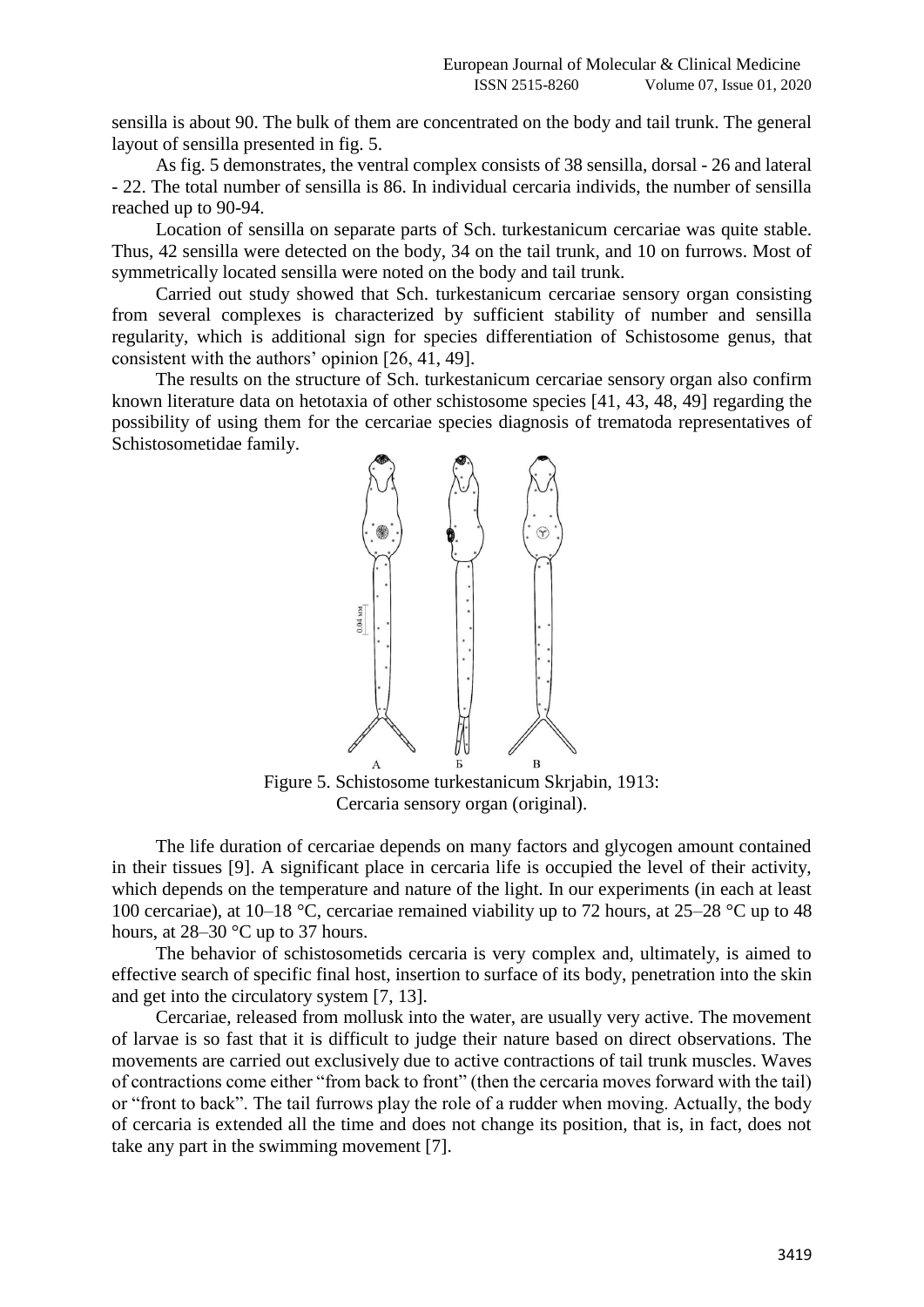Animal skin recognition experiments by Sch. turkestanicum cercariae and the determination of attachment behavior and duration of cercaria contact with lipophilic, hydrophilic extracts and their mixtures showed that when cercaria had contact with livestock skin, they attached to it with a reaction similar to schistosomes and remained on this substrate (prolonged contact). Chemical irritants for attachment and prolonged contact were contained in lipophilic and hydrophilic extracts of cattle skin.

In the Sch. turkestanicum cercaria experiment we tried to quickly penetrate into the skin of livestock. Chemical irritants for penetration were contained in lipids of skin surface, and hydrophilic extracts of skin surface remained without effect [3].

Probably, Sch. turkestanicum cercaria freely spread in water, like many other types of schistosomes. They attach to the skin and remain on it, responding to lipophilic and hydrophilic compounds of skin, as well as to heat, which is the signal of host. Do they have a certain orientation during movement on surface of host or not, are unknown? But penetration is stimulated exclusively by free fatty acids. The host identification of this trematode differs from other types of schistosometids in that they respond to at least two different signals of host when they attach and remain on it.

Cercariae schistosomes, obviously, have developed adaptations not only for finding animals - hosts, but also to penetrating into it through intact integuments. The main role is played by physiological adaptation of cercariae, which was fixed during the evolution of hostparasite system. This is evidenced by the results of experiments on the biochemical aspects of adaptation of some trematodes to environmental conditions [3, 14-16, 19, 22].

The dynamics of mollusk invasion by schistosome cercariae is directly depending on environmental factors, primarily temperature. The first appearance of mature cercariae in mollusks was observed in June (0.3–0.4%), and the maximum in July (0.5–45%). The largest hearth of invasion were noted in the coastal zones of reservoirs located in Chimbay, Kegeyli, Bozatau, Kungrad, Muinak, Khojeyli, Kanlykul, Amudarya, Turtkul districts.

Observation in natural biotopes of Dautkul lakes system showed, that number of cercariae released from one pond a day reached up to 8,000. Release of 4,235 larvae from them were recorded in the morning between 8 a.m. and 12 a.m.; between 13 p.m. and 16 p.m. - 2990 examples. The release of cercaria discontinues at night (Fig. 6, 7).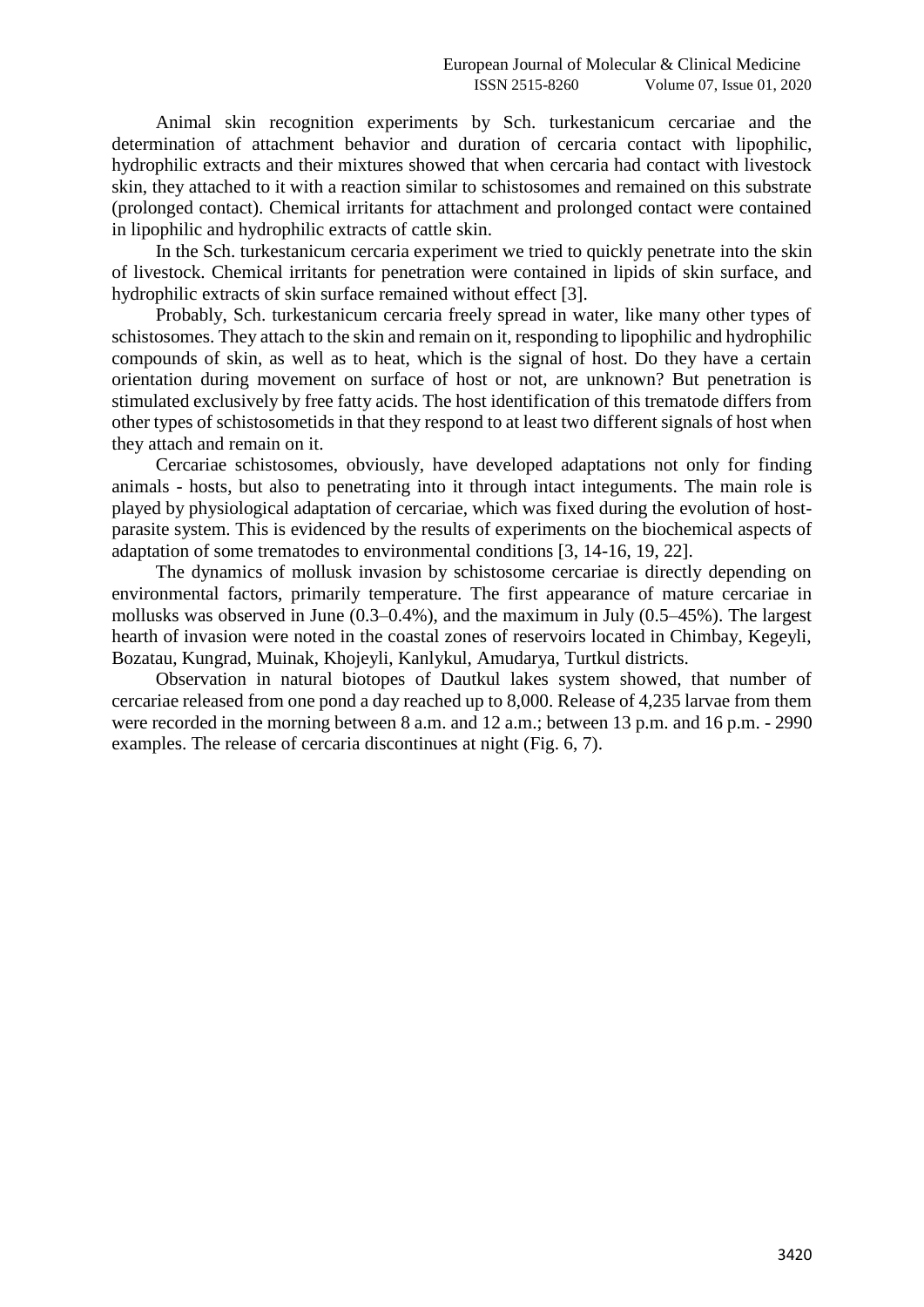

Figure 6. Seasonal dynamics of Lymnaea auricularia mollusks infection by Schistosome turkestanicum larvae in Karakalpakstan (original).



Figure 7. Daily rhythm of Schistosome turkestanicum cercariae release from the Lymnaea auricularia mollusk, at temperature of  $25{\text -}30^0C$  (original)

Thus, ear-shaped mollusks form stable populations in conditions of North-Western region of Uzbekistan - in area, unfavorable for schistosomiasis. They provide a high concentration of invasive elements in the coastal parts of reservoir, isolating a huge number of cercariae, which contributes to the intensive infection of definitive hosts by schistosomes. In addition, infected mollusks, penetrating from one reservoir to another, perform a resettlement function. Thus, they contribute to the widespread of invasion among susceptible animals and human cercarioses.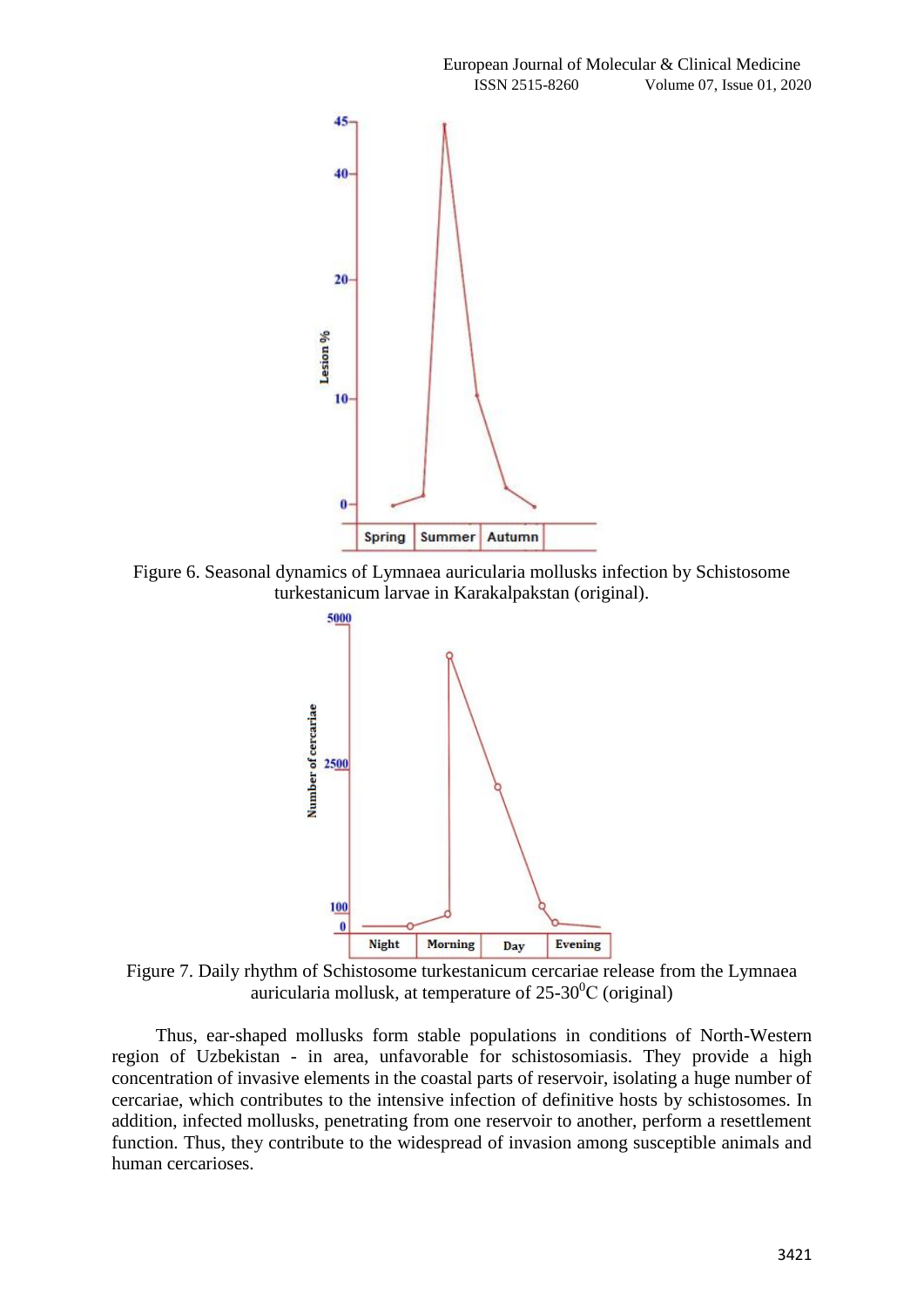**Development of dioecious Sch. turkestanicum generation in definitive host.** The results of experiments on cattle, sheep and rabbit infection by Sch.turkestanicum Cercaria showed that animals are infected by active penetration of cercariae through the integument and partially, orally (Table 6), which corresponds to known data [3, 7].

| Animal<br>species | $\begin{array}{ c c c c c }\n\hline\n\text{The animals} & \text{The number} & \text{The number} & \text{The number} & \text{The number} & \text{The number} & \text{infection} \\ \hline\n\text{quantity} & \text{in} & \text{of } & \text{infection}\n\hline\n\end{array}$<br>the<br>experience | cercariae | animals | rate, % | developing schistosomes<br>In<br>mesenteric<br>veins | The average number of<br>hepatic<br><sub>In</sub><br>veins |
|-------------------|--------------------------------------------------------------------------------------------------------------------------------------------------------------------------------------------------------------------------------------------------------------------------------------------------|-----------|---------|---------|------------------------------------------------------|------------------------------------------------------------|
| Rabbit            | 25                                                                                                                                                                                                                                                                                               | 300       |         | 93.3    | '90                                                  | 30                                                         |
| Sheep             |                                                                                                                                                                                                                                                                                                  | 500       |         | 100.0   | 210                                                  | 88                                                         |
| Cattle            |                                                                                                                                                                                                                                                                                                  | 1000      |         | 100.0   | 502                                                  | 160                                                        |

Table 6, Comparative efficacy of the infection of various animal species by Schistosome turkestanicum cercariae

The implantation process of schistosome cercariae into the organism of definitive host occurs within short time. It is enough for their implantation 5-10 minutes contact of larvae with host body. Basically, the results of our studies consistent with data of other researchers [11] with the difference, that cercariae implantation were faster in our experiments. Cercariae that invaved into the host organism turn into the schistosomules (Fig. 8) which undergo significant qualitative changes and in 32-35 days after infection both in mesentery vessels and in trematode liver reach puberty (Fig. 9, 10). Mature populations of Sch. turkestanicum presented by males and females. As experiments showed, in percutaneous infection of animals with the appropriate doses of cercariae, a survival rate of schistosomes in rabbits was 40.0%, in sheep - 58.0% and cattle - 66.0% (Table 6). Primarily, mature schistosomes are detected in mesentery veins and less in liver vessels. Mature parasite eggs are found in animal feces in 45-50 days after infection, i.e. in 10-15 days after reaching puberty of schistosomes.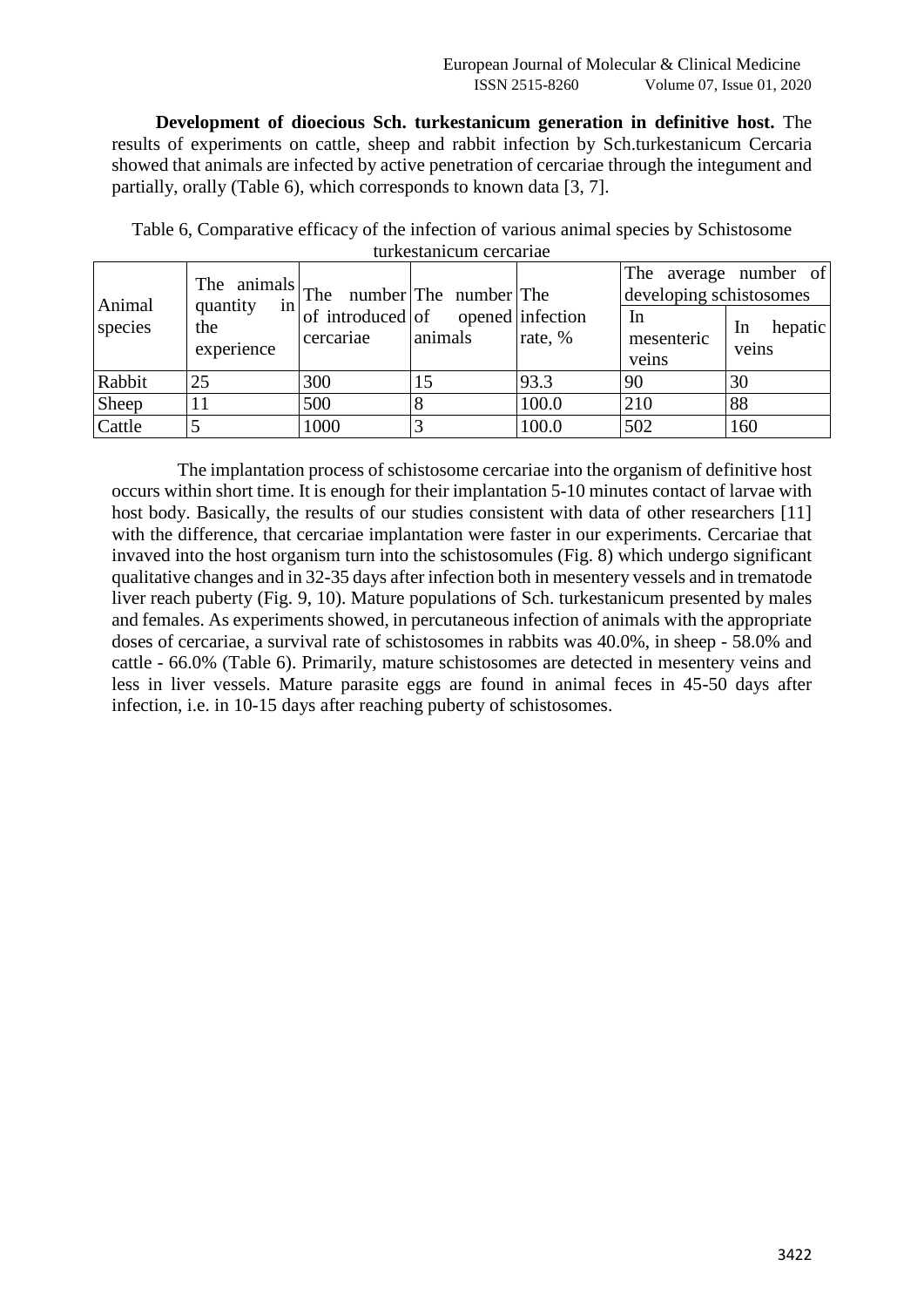#### European Journal of Molecular & Clinical Medicine ISSN 2515-8260 Volume 07, Issue 01, 2020



Figure 8. Development of Schistosome turkestanicum Skrjabin, 1913 in the organism of definitive host: schistosomules (according to D. A. Asimov, 1975)

Male and female. General morphology and sizes of schistosomes (in examples in the age of 45 days from cattle – Bos taurus dom., fixed with  $70^{\circ}$ C alcohol after natural death in water, stained with alum carmine).

Male. The body is milky-white, 8.6-15.0 mm of length and 0.50–0.80 mm of width. The oral sucker is almost round, 0.30–0.36 mm in diameter, the abdominal suction is slightly oblong, located to 0.512–0.559 mm from the oral, 0.36–0.40 mm in diameter. The esophagus consists of two swelling; in front of abdominal sucker, it is divided into two intestinal trunks connecting into an unpaired trunk at distance of 2.10–2.58 mm from the tail end.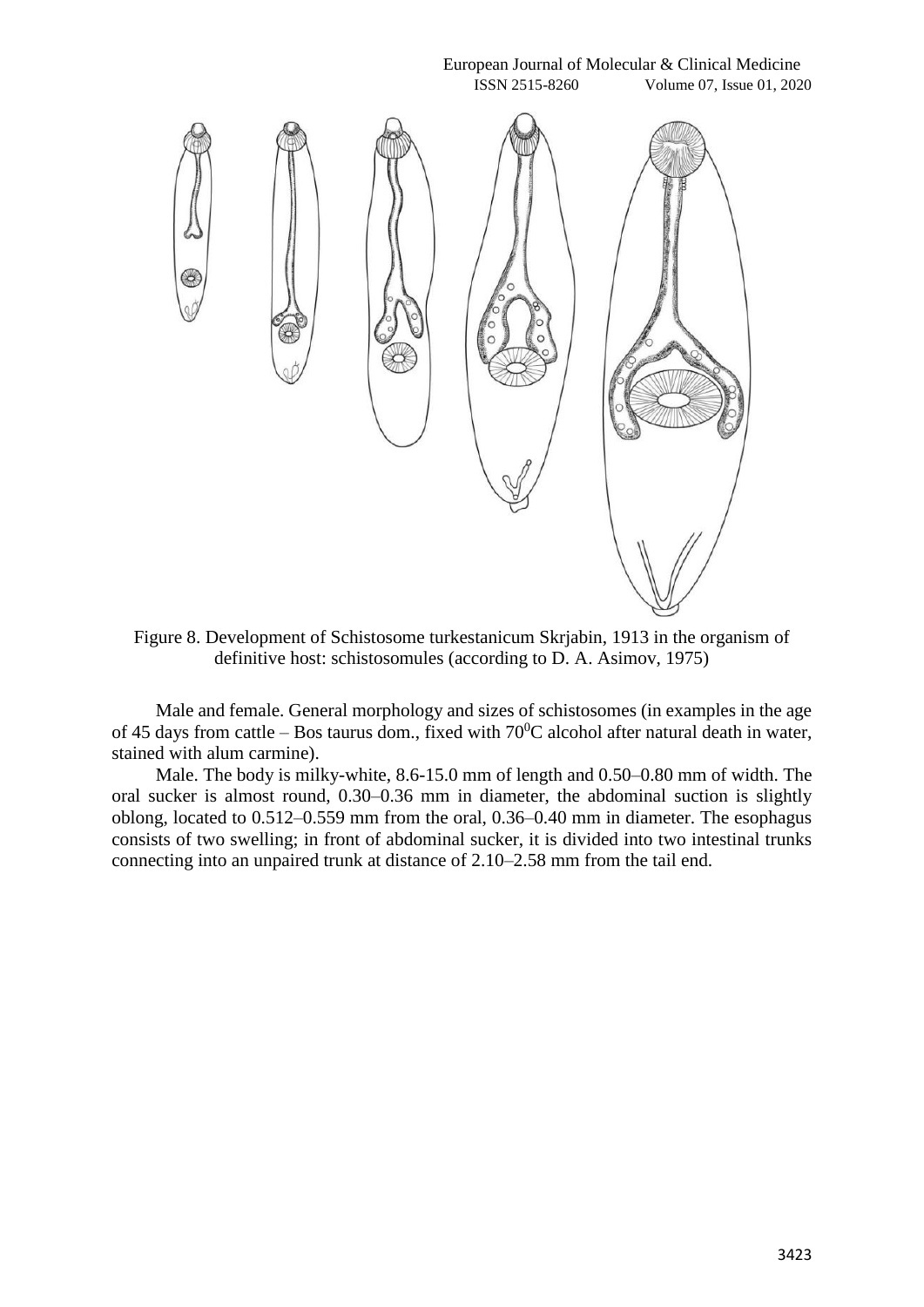

Figure 9. Schistosome turkestanica Skrjabin, 1913:

A-general view of male; B - general view of female; C-section of the body of female with uterus and ovary; D-section of the body of male with testis; E-eggs extracted from uterus; Fstages of egg development



Figure 10. Schistosome turkestanica Skrjabin, 1913 sexually mature trematodes isolated from mesentery vessels of cattle (original).

The testis are oblong-oval shape, located in two rows between the intestinal trunks on the length of 3.16–3.35 mm. In most cases, the number of testis is 48-50, in some individuals more than 60. The gynecophore canal is well developed. The cuticle without spines and tubercles.

The female is 6.5–8.5 mm of length and 0.093–0.139 mm of width (always smaller than males). Suction cups are rudimentary. The diameter of oral suction cup is 0.036-0.048 mm. The abdominal sucker lies at a distance of 0.206–0.216 mm from the oral, 0.028–0.038 mm length and 0.0186 mm width. The esophagus is simple, at the front edge of abdominal sucker it is divided into two intestinal trunks, which are connected into unpaired trunk in front of yolk. The ovary is in the form of a spiral-shaped tube, located by axis along the length of body; sizes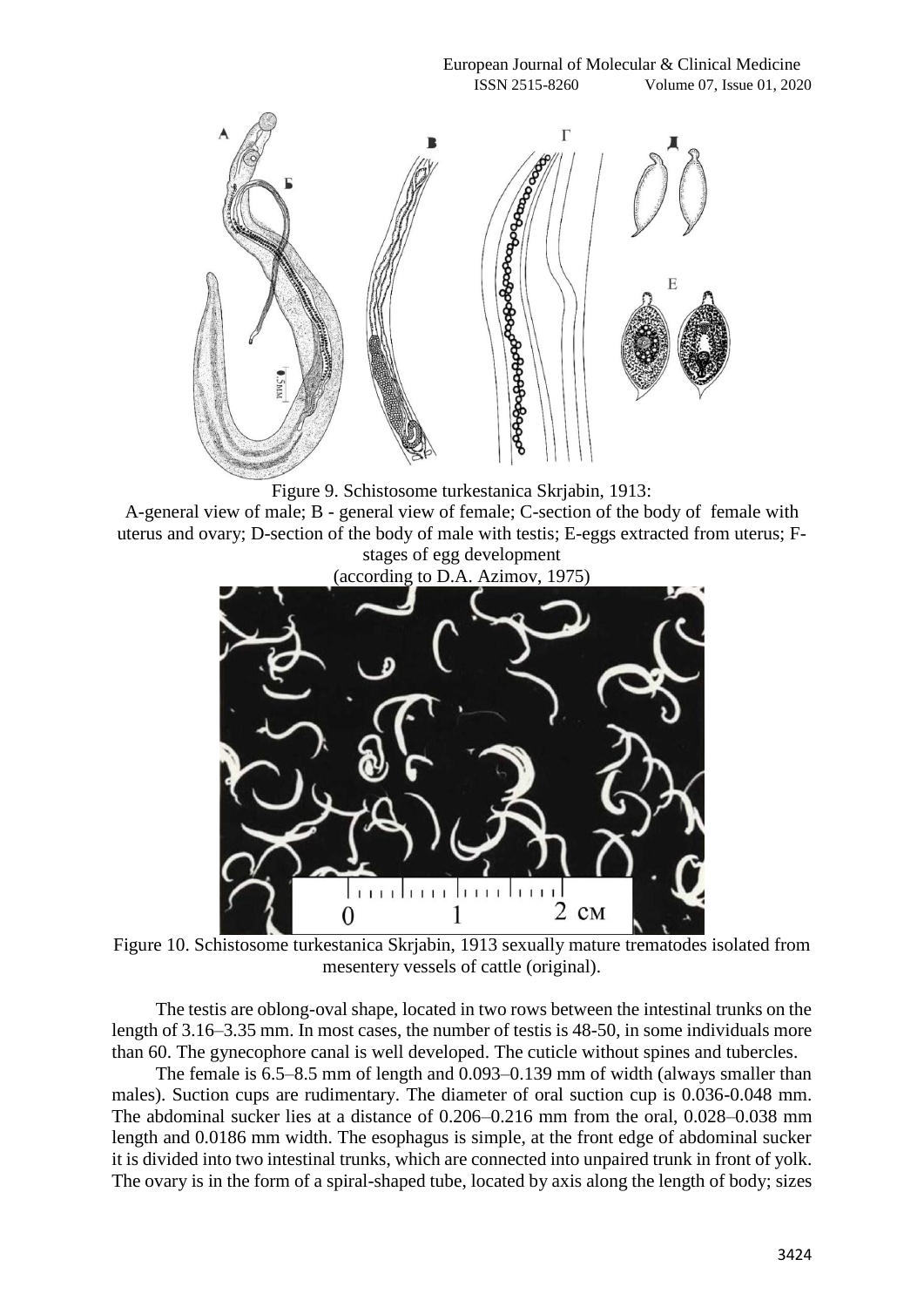0.380×0.046 and 0.420×0.046 mm. Round-shaped yolks lie on the sides of unpaired intestinal trunk. In uterus, one egg is elongate-oval shaped, has one spine at each of poles. Egg length is 0.078–0.084 mm; width is 0.024–0.027 mm. The length of sharped spine is 0.008–0.009 mm.

One of the important biological features of mature populations of this schistosome is the life span of parasite in the organism of definitive host.

Our observations established that Sch. turkestanicum can remain viable in the organism of definitive hosts for a long period. So, the lifespan of schistosomes in the body of cattle is more than 10 years, sheep - 8 years, rabbits - 3.5 years. In practice, schistosomes can parasitize until the host death. These features of mature schistosome populations probably are depending on the form of relationships in host-parasite system that arose during evolution as a result of their long-term mutual adaptation [4].

Sch. turkestanicum has an extremely broad guest specificity to its definitive hosts. Schistosome ripeness is noted in a wide range of definitive hosts. Only in conditions of Uzbekistan, schistosomes were recorded in 14 species of mammals belonging to Leporidae, Muridae, Felidae, Suidae, Cervidae, Bovidae, Camelidae and Equidae families. Based on the data of authors (Zakhryalov, 1975; Azimov, 1975.1986; Azimov et al., 2014; Majoros et al., 2010) the circle of Sch. turkestanicum definitive hosts expands up to 20 and more species domestic and wild mammals. In most species of animals studied by us, the degree of infection by schistosomes is quite high. This is evidenced by the results of renewed research by the authors of this work (Table 7).

| <b>Species</b> | Studied, | Infected, %   |                |
|----------------|----------|---------------|----------------|
|                | examples | Limits        | $M \pm m$      |
| Cattle         | 2452     | 26.2-85.3     | $56.4 \pm 6.8$ |
| Sheep          | 2175     | 20.0-46.0     | $34.1 \pm 2.9$ |
| Goat           | 104      | $10.5 - 20.5$ | $15.4 \pm 1.1$ |
| Camel          | 26       | $5.2 - 15.2$  | $10,1 \pm 1,1$ |
| Horse          | 102      | $8.5 - 34.5$  | $22.2 \pm 3.0$ |
| Hare           | 36       | 5.5           |                |
| Bukhara deer   | 11       | 9.0           |                |
| Saiga          | 11       | 9.0           |                |
| Gazelle        | 13       | 7.6           |                |

Table 7. Invasion of certain animal species by mature schistosomes in Uzbekistan

The infection of domestic and wild mammals by mature schistosomes (Sch. turkestanicum) in natural conditions of Uzbekistan has been previously considered (Azimov, 1986). In this article, we conduct the results of renewed research (2000–2020) on the distribution of Sch. turkestanicum in domestic animals and additional data on the registration of this species of schistosomes in hares, saigas, gazelles and Bukhara deer (Table 7).

The materials in the table demonstrate the widespread of this trematode in the animals under the research, mainly, in agricultural animals, which is the invasion is quite high.

Thus, we have reviewed the ontogenesis of Sch. turkestanicum, in all phases of development with an emphasis to their morphological and biological characteristics. Identified peculiarities of parthenogenetic and dioecious generations of Sch. turkestanicum have been considered earlier [3, 17, 25, 27, 31, 32, 36, 37, 38, 42]. The authors presented data on the life cycle of Sch. turkestanicum in corresponding parts of range of this schistosome, where mollusk species of Lymnaea (=Radix) genus, mainly L. auricularia populations, were recorded as an intermediate host.

In general, the results of our studies confirm the well-known literature on life cycle of Sch. turkestanicum. The materials of our research to a certain extent supplement the existing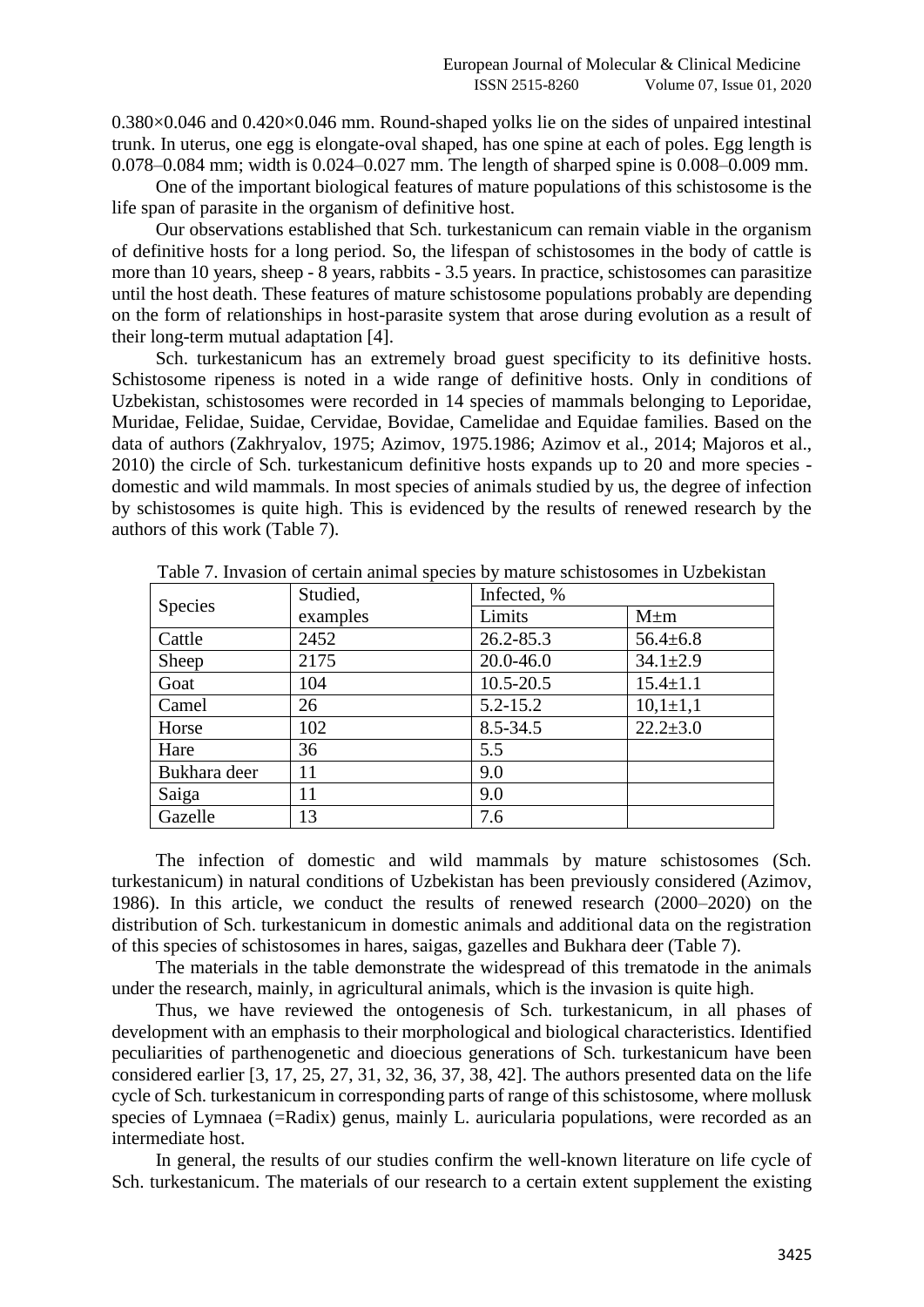literature on morphology, biology of parthenogenetic and dioecious generations of Sch. turkestanicum.

It could be considered that the complex of marked morphological characters of males, females, and cercariae serve as a reliable basis for the species diagnosis of the studied species of schistosomes.

# **4. CONCLUSION**

Our long-term studies have shown that mature populations of Sch. turkestanicum are widely spread among the animals of Uzbekistan. The circle of definitive hosts includes 14 species of domestic and wild mammals.

Parthenogenetic generations of parasite were noted in the Lymnaea (= Radix) auricularia population, their infection rate is very high in different types of reservoirs in the lower Amudarya.

The results obtained on experimental reproduction of life cycle of Sch. turkestanicum in Uzbekistan are confirmed by previous literature data about the role of mollusks in circulation of invasion. Some morphological and biological features of parthenogenetic and dioecious generations of this schistosome suitable for taxonomy have been clarified.

In general, the summarized information of authors of the given work will undoubtedly expand knowledge about Sch. turkestanicum trematode and serve as the basis for improvement of tactics and strategies for the prevention of animal schistosomiasis.

### **REFERENCES**

- [1] Azimov D.A. Schistosomatids of animals and humans. Tashkent: Fan, 1975. p.152.
- [ 2] Azimov D.A. Trematodes are parasites of animals and humans. Tashkent: Mehnat, 1986. p.128.
- [ 3] Azimov D.A., Akramova F.D., Shakarbayev U.A., Shakarboev E.B. Orientobilgaria mammalian trematodes. - Tashkent: Fan, 2014. p.224.
- [ 4] Azimov D.A., Akramova F.D., Shakarboev E.B., Norkobilov B.T., Shakarbayev U.A., Sayitkulov B.S. Schistosomiasis of animals. - Tashkent: Fan, 2019. p.320.
- [ 5] Azimov D.A., Arifjanov Z.K. Environmental conditions are the main factors in the distribution of Orientobilharzia turkestanica and the formation of an invasion focus // Bull. VIGIS, Moscow 1969. - Issue. 2. - pp. 5 - 7.
- [ 6] Azimov D.A., Shakarboev E.B., Isakova D.T., Akramova F.D. The parasitology of the terminal larney has died. - Toshkent: Fan, 2007.- p.210.
- [ 7] Beer S. A., Voronin M.V. Cercariosis in urban ecosystems. M .: Nauka, 2007. p.240.
- [ 8] Galaktionov K.V., Dobrovolsky A.A. Hermaphroditic generation of trematodes. Leningrad: Nauka, 1987. - p. 192.
- [ 9] Ginetsinskaya T.A. Trematodes, their life cycles, biology and evolution. Leningrad: "Science", 1968. - p.411.
- [ 10] Zhadin V.I. Shellfish fresh and brackish waters of the USSR. Keys to the fauna of the USSR. - Moscow. - Leningrad: Academy of Sciences of the USSR, 1952. - p.374.
- [11] Zakhryalov Y. N. Ways of infection of the definitive host with Turkestan ornithobilgars // In the book: Mater. scientific conf. VOG AN SSSR. 1968. - Part 1. - pp. 118 - 122.
- [12] Lavrov L.I., Vsevolodov B.P. Pathomorphology of ornithobilgarzi cattle. Helminths and helminthiases of animals of Kazakhstan // Tr. Institute of Zoology of the Academy of Sciences of the Kazakh SSR, 1967. No. 27. - pp. 156 - 168.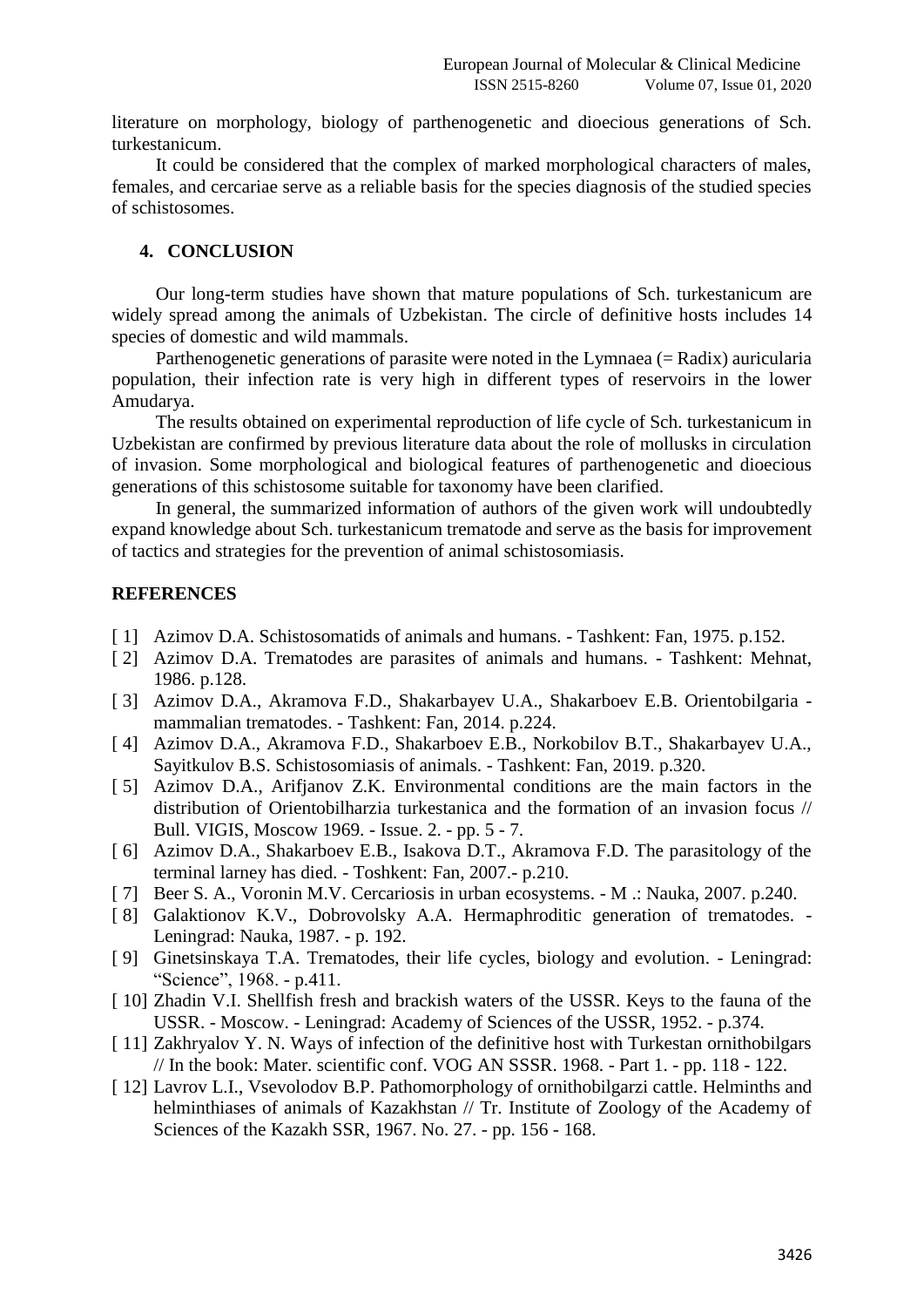- [ 13] Moskvin A.S. Ethology of cercariae of trematode Schistosome turkestanica Skrjabin, 1913 when emitted from naturally invaded mollusks Lymnaea auricularia L., 1758 // Theory and practice of controlling parasitic diseases. Moscow, 2019. pp.371-378.
- [ 14] Oimatov M., Shakarbaev E.B. Fatty acid composition of the liver phospholipids of Bos taurus cows upon infection with Orientobilharzia turkestanica trematode // Journal of Evolutionary Biochemistry and Physiology. - St. Petersburg, 2000.-№1 (36). - pp. 30 - 32.
- [ 15] Oimatov M., Shakarbaev E.B., Zaitova A.Z. Modification of the phospholipid status of a cattle liver infected with Orientobilharzia turkestanica trematodes // Parasitology. - St. Petersburg, 1996a. -№5. -FROM. pp.460 - 463.
- [ 16] Oimatov M., Shakarbaev E.B., Zaitova A.Z., Azizov A.A., Tarasov V.A., Azimov D.A. Phospholipids and their fatty acid composition of the liver homogenate of the mollusks Lymnaea auricularia invaded by the parthenites of the Orientobilharzia turkestanica trematode  $//$  Zh. evol. biochem and fiziol.  $-$  St. Petersburg, 1996b.  $-$  No. 3 (32).  $-$  pp. 256  $-260.$
- [ 17] Panin V.Ya., Lavrov L.I., Uvalieva K.K. Studying the development cycle of Ornithobilharzia turkestanica (Skrjabin, 1913) // Mater. Conf. memory of N.V. Badanina. - "Fan." - Tashkent, 1968.- pp. 246 - 247.
- [ 18] Skryabin K.I. Methods of complete helminthological dissections of vertebrates, including humans. - Leningrad.: 1st Moscow State University, 1928.-p.45.
- [ 19] Shakarboev E.B. Azimov D.A. Biochemical aspects of adaptation of Orientobilharzia turkestanica trematode (Skrjabin, 1913) to environmental conditions // Reports of the Academy of Sciences of the Republic of Uzbekistan. - Tashkent, 1997.-pp. 43 - 46.
- [ 20] Shakarboev E.B. The structure of the mammalian trematode fauna of Uzbekistan // Bulletin of the Karakalpak branch of the Academy of Sciences of the Republic of Uzbekistan. - Nukus, 2008. pp.25 - 27.
- [ 21] Shakarboev E.B. Trematodes of vertebrates of Uzbekistan (species composition, circulation pathways and ecological and biological features): Diss. ... Doctor of Biological Sciences. - Tashkent: IZ AN RUz, 2009.- p.243.
- [ 22] Shakarboev E.B. Ecological and functional relationships Orientobilharzia turkestanica (Skrjabin, 1913) - Bos taurus Linnaeus, 1758 in the parasite-host system: Dis. ... cand. biol. sciences. - Tashkent: IZ AN RUz, 1996. - p.134.
- [ 23] Aldhoun J.A., Littlewood D.T.J. Orientobilharzia Dutt & Srivastava, 1955 (Trematoda: Schistosometidae) a junior synoym of Schistosome Weihland, 1858 // Syst. Parazitol, 2012. 82: pp. 81-88.
- [ 24] Athari A., Amini H., Sahba G.H. Investigation of Cercariael dermatitis in Iran // Bull. Soc. fr. Parasitol., 1990. - Vol. 8. - Suppl. 2. - p.888.
- [ 25] Athari Amid, Sahba Gohar, Mojtaba Rosnami. Dermination of definitive and intermediate hosts of Cercariael dermatitis-producing agents in northern Iran // Archives of Iranian Medicine, 2006. – V. 9. - №1. - pp.11-15.
- [ 26] Bayssade-Dufour Ch. Variations du systeme sensorial de la cercaire de Schistosome mansoni. Interet eventual en epidemiologie // Ann.parasitol. hum. Et comp., 1979. - V.  $54. - N<sub>2</sub> 6. - pp.593 - 614.$
- [ 27] Chauhan A.S., Srivastava C.B., Chauhan B.S. Studies on the trematode fauna of India. Part 6. Digenea: Schistosometidae. A monographie aid to the identification of Indian schistosomes // Ј. Zool. Soc. - India, 1973. - V.25. № 1-2. - pp.83-127.
- [ 28] Dutt S.C., Srivastava H.D. A revision of the genus Ornithobilharzia Odner 1912 (Trematoda: Schistosometidae) // Proc. Indian Sci Cong. 1955. – V 42. -  $\mathbb{N}^{\circ}$  3 (7). –p.283.
- [ 29] Gordon R.M., Davey T.H., Peaston H. The transmission of human bilharziasis in Sierra Leone, with an account of the life cycle of the schistosomes concerned, Schistosoтa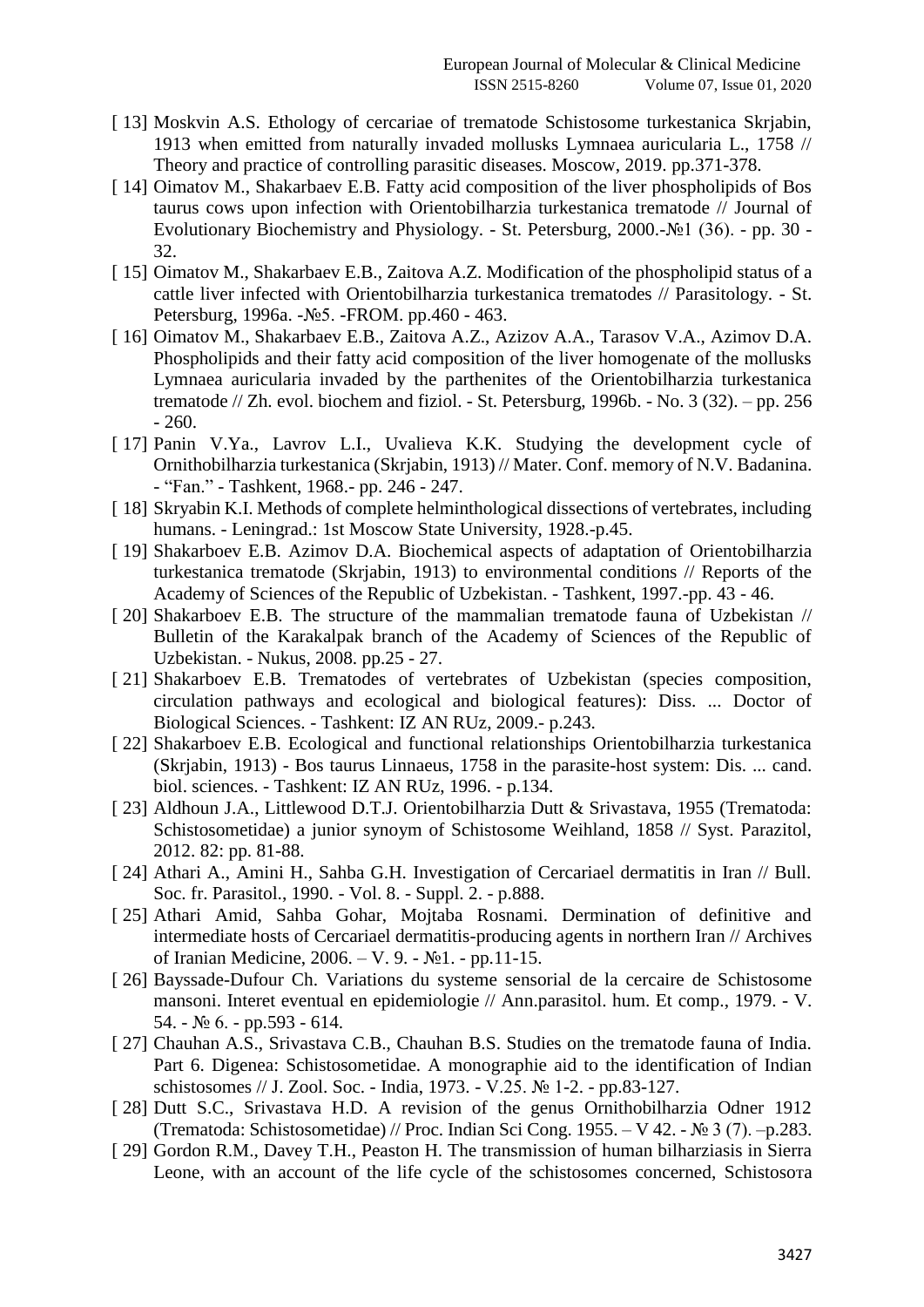тaпsoпi and Schistosoтa haematobium. Ann. Trop. Med. Parasitol., 1934. -№28. –pp. 323-418.

- [ 30] Juhász A., Majoros G. Investigations on the distribution of Schistosome turkestanicum Skrjabin, 1913 (Trematoda: Schistosometidae) infection of red deer in Hungary and a combined method for the detection of S. turkestanicum eggs in droppings // Acta Veterinaria Hungarica. 2018. – V. 66 -№ 4, - pp. 587–606.
- [ 31] Kumar V. Studies on snail hosts of Orientobilharzia turkestanicum (Skrjabin, 1913) Dutt et Srivastava, 1955 (Schistosometidae: Trematoda) in India // Ann. Soc. Belge Med. Trop., 1973. - V. 53. - № 1. - pp. 17 - 23.
- [ 32] Li L., Yu L.Y., Zhu X.Q., Wang C.R., Zhai Y.Q., Zhao J.P. Orientobilharzia turkestanicum is grouped within African schistosomes based on phylogenetic analyses using sequences of mitochondrial genes // Parasitol Res, 2008. - № 102. - pp.939 - 943.
- [ 33] Lien Chien-an, Pai Kung-mao, Su Lung, Liu Chao-ming, Chen Min-sen, Liu Chung. A survey of the aetiological agent of rice-field dermatitis in Chegnan peoples commune, Hailung Hsien, Kirin Province, with a preliminary observation of the life history of Orientobilharzia turkestaniсa var. tuberculata // Дунъусюэбао, Acta Zool. sinica, 1975.  $-V. 21. - N<sub>2</sub> 2. - pp. 183 - 189.$
- [ 34] Liu Zhong, Li Zhenbao and Wang Nabin. Scaning electron microscopic observation on argentophilic papillae of Orientobilharzia turcestanica var. turbeculata Cercariaee // Journal of Jilin University of (Medicine Edition), 1987. - №3.
- [ 35] Lockyer A.E., Olson P.D., Littlewood D.T.J. Utility of complete large and small subunit rRNA genes in resolving the phylogeny of the Platyhelminthes: implications and review of the cercomer theory // Biologikal Journal of the Linnean Society, 2003. - №78. - pp. 155-173.
- [ 36] MacHattie C. A preliminary note on the life history of Schistosome turkestanicum Skrjabin, 1913 // Trans. Royal Soc. Trop. Med. and Hyg. 1936. - V. 30. - pp.115-124.
- [ 37] Majoros G., Dan A., Erdelyi K. A natural focus of the blood fluke Orientobilharzia turkestanica (Skrjabin, 1913) (Trematoda: Schistosometidae) in red deer (Cervus elaphus) in Hungery // Vet. Parasitol, Budapest, 2010. -p. 1.
- [ 38] Massoud J. Studies on the Schistosomes of Domestic Animals in Iran. I. Observations on Ornithobilharzia turkestanica (Skrjabin, 1913) in Khuzestan // J. Helminthol., 1973. - V. 67. -  $\mathcal{N}$  2. - pp. 165 - 180.
- [ 39] Price E.W. A synopsis of the Trematode family Schistosomidae with descriptions of new Genera and Species // Proc. US. Nat. Mus., 1929. - V. 75. - Art. 18. - pp. 1-39.
- [ 40] Qiu J.H., Li L., Wang C.R., Chen J., Chen A.H., Zhai Y.Q. ITS and 28S rDNA-LSU Sequence Analysis of Orientobilharzia turkestanicum from Bovine and Caprine Hosts // Chin J Parasitol., 2008. - V. 26. - №3. - p. 183.
- [ 41] Richard J. La chetotaxie des cercaires des Schistosomes // C.R. Acad. Sci., 1968. D266, pp. 1856 – 1859.
- [ 42] Sahba Gholam H.A., Malek Emile A. Dermatitis caused by Cercariaee of Orientobilharzia turkestanica in the Caspian Sea area of Iran // Amer. J. Trop. Med. and Hyg., 1979. - V. 28. - № 5. - pp. 912-912.
- [ 43] Short R.B., Cartrett M.L. Argentophilic "papillae" of Schistosome mansoniCercariaee. J Parasitol, 1973. - V. 59. - № 6. - pp. 1041–1059.
- [ 44] Skrjabin K.I. Schistosomum turkestanicum n.sp., ein newer Parasit des Rindes aus Russischen-Turkestan // Zeitschr.fur Infectionskrankheiten, parasitare Krankheiten und Hygiene der Haustiere., 1913.- Bd XIII.- № 7.- pp. 458 - 468.
- [ 45] Szidat L. Neue Arten der Trematodenfamilie Aporocotylidae aus dem Blut und der Leibeshöhle von Süsswasserfi schen des Rio de la Plata. Zeitschrift fü r Parasitenkunde. 1951. - № 15. - pp. 70-86.